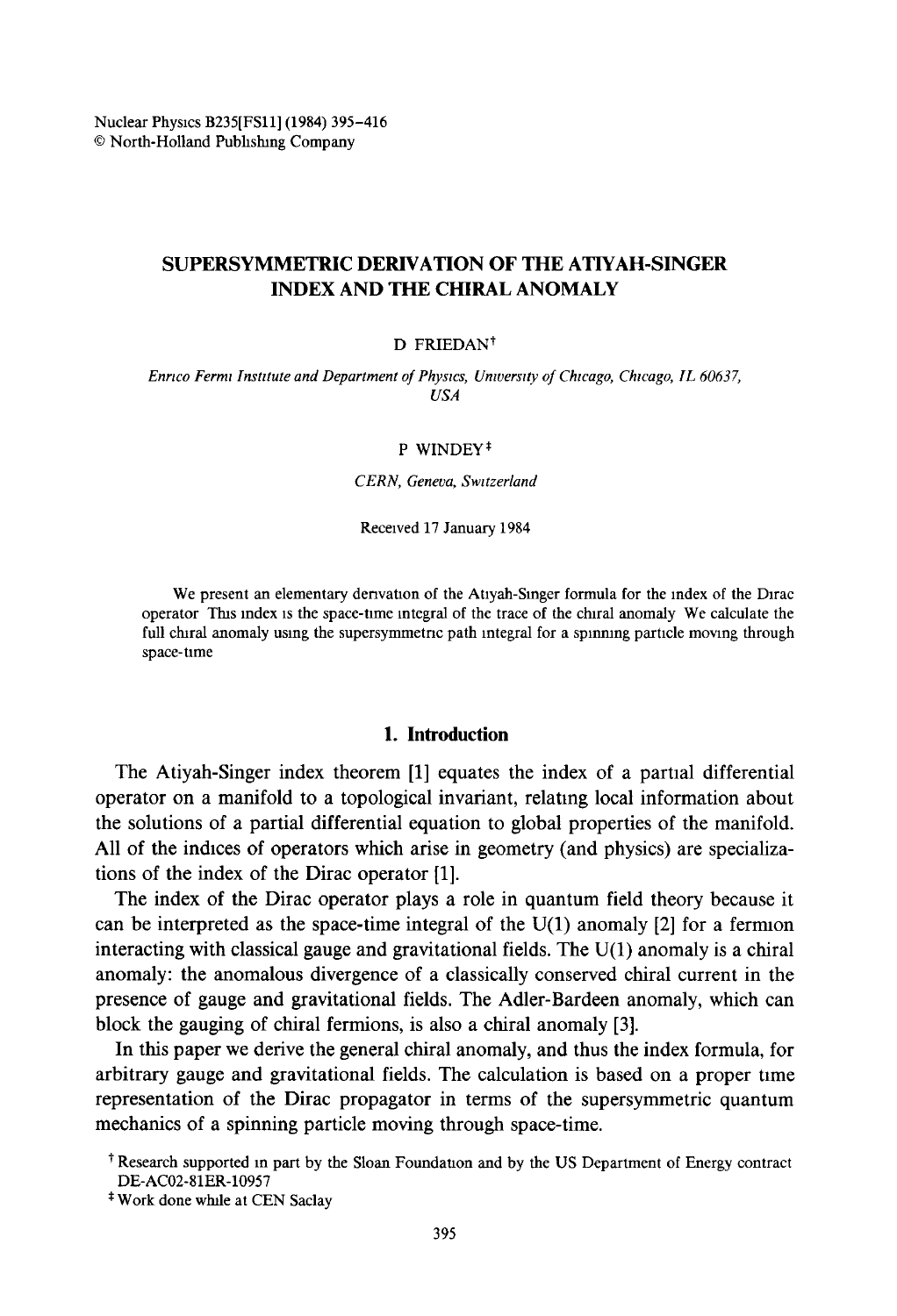The supersymmetry generator O of the spinning particle is the Dirac operator  $\mathcal D$  in space-time. The wave functions which  $Q = \mathcal{D}$  act on are the spinor fields on space-time. The hamiltonian is  $H = Q^{\dagger}Q$ . The particle moves along paths in spacetime which are parametrized by proper time  $\tau$  and its anticommuting partner  $\hat{\tau}$ . The quantum-mechanical amplitude for the spinning particle to move between the space-time points x and y in "euclidean" super-time  $\tau$ ,  $\hat{\tau}$  is

$$
K_{\tau,\hat{\tau}}(x,\,y) = e^{-\tau H - \hat{\tau}\mathcal{Q}}\delta(x,\,y). \tag{1.1}
$$

We will call this amplitude the super heat kernel. The Dirac propagator is the integral of the super heat kernel over the super proper time:

$$
S_{\mathcal{F}}(x, y) = \int_0^\infty d\tau \int d\hat{\tau} K_{\tau, \hat{\tau}}(x, y), \qquad (1.2)
$$

exactly as in the proper time representation for the bosonic propagator. The anomaly will be determined by the standard calculation from the short distance properties of the Dirac propagator.

The strategy is as follows. In sect. 2 we point out that the Dirac operator  $\mathbf{\psi}$ , acting on the Hilbert space of spinor fields, can be thought of abstractly as the generator  $Q$ of a quantum supersymmetry. The analytic index of  $\mathcal{P}$  then becomes the index  $Tr(-1)^{F}$  of Witten [4] for the supersymmetric quantum system with  $Q = \mathcal{D}$ . In sect. 3 we wnte down the chiral anomaly, recall the relation between the U(1) anomaly and the index of the Dirac operator, and express the Adler-Bardeen anomaly in terms of the chiral anomaly.

In sect. 4 we realize the abstract supersymmetric system  $Q = \mathcal{P}$  as a spinning particle in space-time. The super heat kernel  $K_{\tau, \hat{\tau}}(x, y)$  is given by a supersymmetric path integral whose action contains the background gauge and gravitational fields. In sect. 5, we calculate the short time expansion of  $K_{\tau,0}(x, x)$  which gives the formula for the anomaly and the index.

In sect. 6 we sketch how the general index formula is specialized to give the Euler number and the Hirzebruch signature [5]. In sect. 7, we consider the situation in which the global topology of space-time does not allow a consistent definition of spinors [6], making it impossible to construct the Hilbert space for the spinning particle. We point out that this obstruction is equivalent to an inconsistency in the supersymmetric path integral, precisely analogous to Witten's SU(2) anomaly m four-dimensional gauge theory [7].

This work was reported by one of us (PW) at the XXIII Cracow School of Theoretical Physics in June, 19983 [8]. Similar methods have been used independently by Alvarez-Gaumé [9] to calculate the index and by Alvarez-Gaumé and Witten [10] in the calculation of the gravitational anomaly.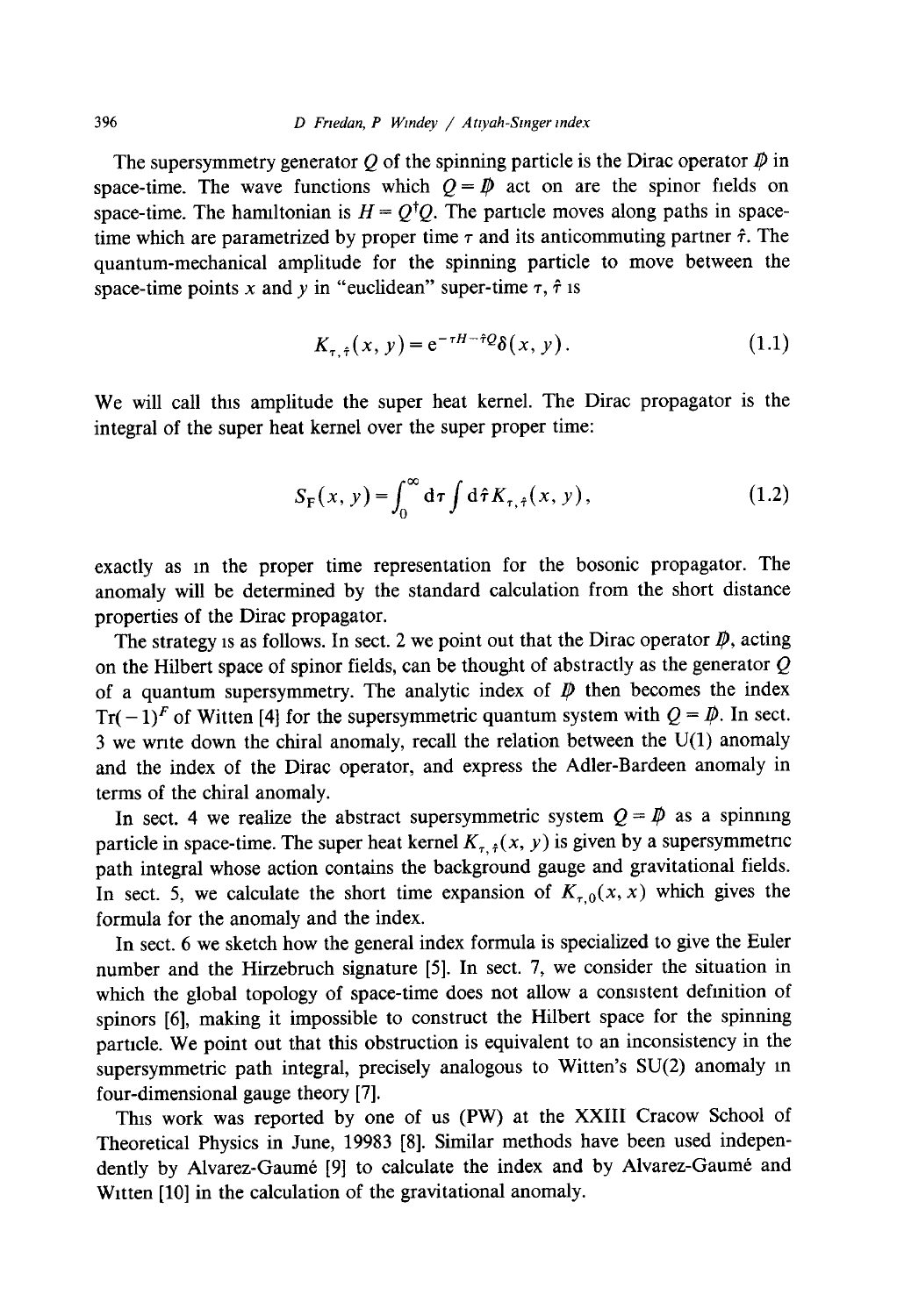### **2. Supersymmetry and the index**

In this section we will review some general facts about Witten's index [4] for a supersymmetric theory and then draw the parallel between it and the analytic index of the Dirac operator.

Consider a theory with supersymmetry charge  $O$ , hamiltonian  $H$  and fermion parity  $(-1)^F$ :

$$
H = Q^{\dagger}Q,
$$
  
\n
$$
Q^{\dagger} = -Q,
$$
  
\n
$$
Q(-1)^{F} + (-1)^{F}Q = 0.
$$
\n(2.1)

It follows immediately from these defining properties that: (1) the energy is always zero or positive; (2) the zero energy states are exactly the supersymmetric states, i.e. the states annihilated by Q; and (3) each energy eigenvalue  $E_i \neq 0$  is associated with a pair of eigenstates, one  $|i, B\rangle$  bosonic and one  $|i, F\rangle$  fermionic, which satisfy:

$$
(-1)^{F}|i, B\rangle = |i, B\rangle, \qquad Q|i, B\rangle = \sqrt{E_i}|i, F\rangle,
$$
  

$$
(-1)^{F}|i, F\rangle = -|i, F\rangle, \qquad Q|i, F\rangle = -\sqrt{E_i}|i, B\rangle.
$$
 (2.2)

Witten pointed out that the number of bosonic zero energy states minus the number of fermionic zero energy states,

$$
I = \mathop{\rm Tr}_{H=0} (-1)^F,
$$
 (2.3)

is topologically invariant. States can only reach or leave zero energy in pairs, one fermionic state for each bosonic one, making no change in the index, because states at any nonzero energy, however small, are always paired. There must be at least  $|I|$ zero energy states to produce the index, so a nonzero index implies that the supersymmetry cannot be broken. A useful formula for the index is

$$
I = \operatorname{Tr}(-1)^F e^{-\tau H},\tag{2.4}
$$

which holds for any  $\tau > 0$ , since only zero energy states contribute to the trace, the contribution of nonzero energy states cancelling because of the pairing (2.2).

The analytic index of the Dirac operator is developed in exactly parallel fashion. Let  $D\!\!\!\!/\,\,$  be the covariant Dirac operator on some even dimensional, oriented, compact manifold without boundary. On even dimensional oriented manifolds, the spinor fields can be divided into spaces of positive and negative chirality, eigenspaces of the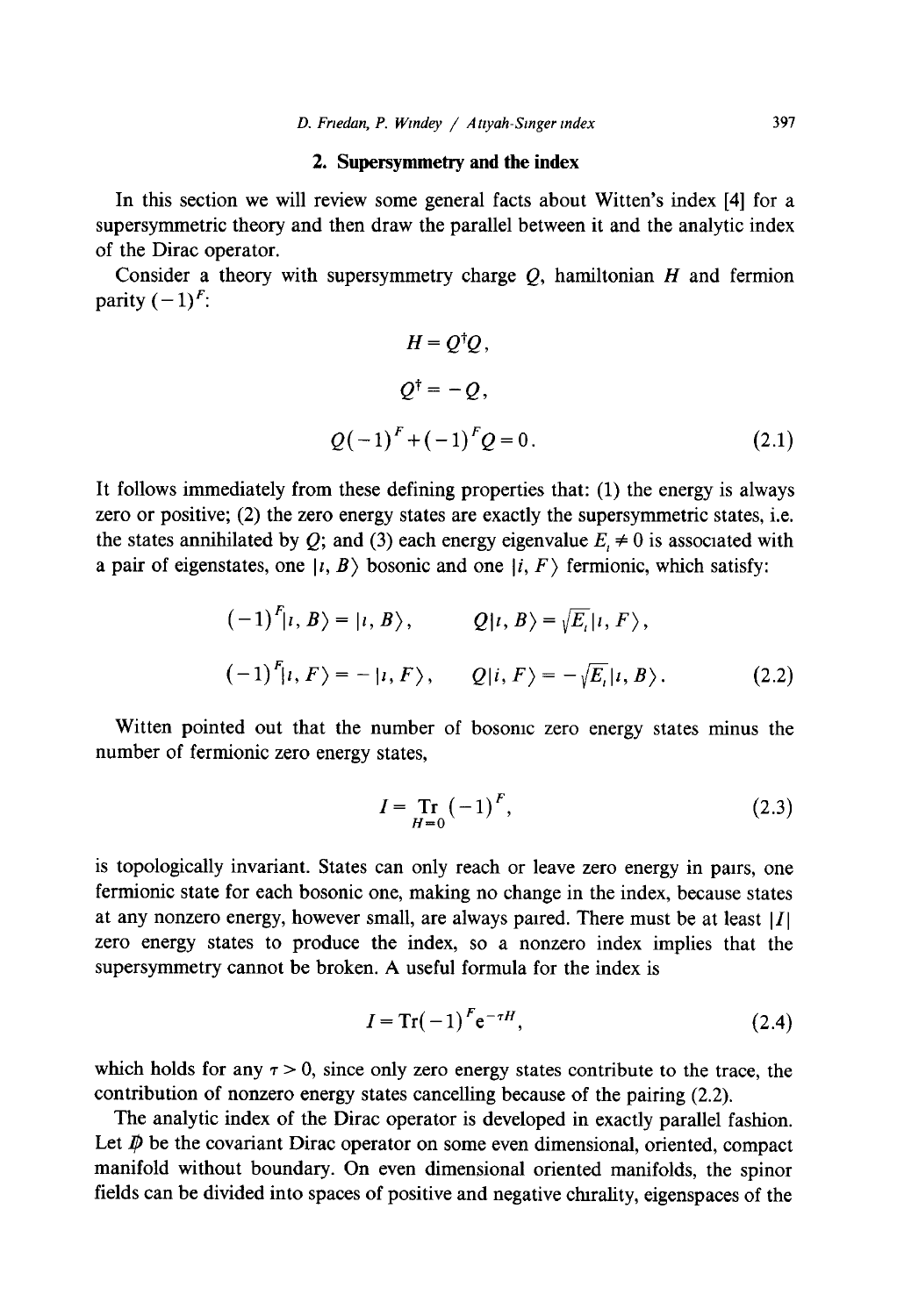chirality operator  $\gamma_5$ . The Dirac operator anticommutes with  $\gamma_5$ , so we can write the two operators in block form:

$$
\gamma_5 = \begin{bmatrix} 1 & 0 \\ 0 & -1 \end{bmatrix}, \qquad \not{D} = \begin{bmatrix} 0 & \not{D} \\ \not{D}_+ & 0 \end{bmatrix}, \tag{2.5}
$$

with  $\mathbf{D}_{-} = -D_{+}^{\dagger}$ . Note that  $\mathbf{D}_{+}$  takes positive chirality spinor fields to negative chirality fields, and  $\not\!\!\!D$   $\!\!\!$  does the reverse.

The analytic index [1] is defined to be

$$
Ind(D) = dim ker D_{+} - dim ker D_{+}^{\dagger}, \qquad (2.6)
$$

1.e. the number of positive chirality spinor fields annihilated by  $\bar{p}$  minus the number of negative chirality spinor fields annihilated by  $\rlap{\,/}D$ . The null space of  $\rlap{\,/}D_+$  is the same as the null space of the laplacian  $D^{\dagger}_+ D^{\dagger}_+$ , and the null space of  $D^-$  is the same as that of  $\mathbf{D}^*$ ,  $\mathbf{D}^*$ . All nonzero eigenvalues of the two laplacians are exactly the same, because if  $\mathbf{D}_{\perp}^{\dagger} \mathbf{D}_{\perp} u = \lambda u$  then  $\mathbf{D}_{\perp} \mathbf{D}_{\perp}^{\dagger}(\mathbf{D}_{\perp} u) = \lambda(\mathbf{D}_{\perp} u)$ . This allows us to write

$$
\operatorname{Ind}(\not\!\!D) = \operatorname{Tr}\gamma_5 e^{-\tau \not\!\!D^{\dagger}\not\!\!D}.\tag{2.7}
$$

The contributions from nonzero eigenvalues of  $D^{\dagger}D$  cancel in the trace.

When we make the following indentifications, we see that the two indices are exactly equivalent:

$$
Q = \mathcal{D},
$$
  

$$
(-1)^{F} = \gamma_{5},
$$
  

$$
H = \mathcal{D}^{\dagger} \mathcal{D}.
$$
 (2.8)

### **3. The chiral anomaly and the index**

In this section we write the definition of the chiral anomaly for fermions in background gauge and gravitational fields, to make it clear that this is the general chiral anomaly we point out that it includes as special cases the U(1) anomaly [2] and also the Adler-Bardeen anomaly which can block the gauging of chiral fermions [3]. We recall that the index of the Dirac operator is the space-time integral of the U(1) anomaly. Then we explain the representation of the chiral anomaly as a matrix dement in supersymmetric quantum mechanics.

We will be considering a compact *n*-dimensional manifold M, which could be the (compactified) space-time of a euclidean quantum field theory. This space-time is equipped with a gravitational field  $g_{\mu\nu}(x)$  and a gauge field  $A_{\mu\nu}^a(x)$ . The gauge field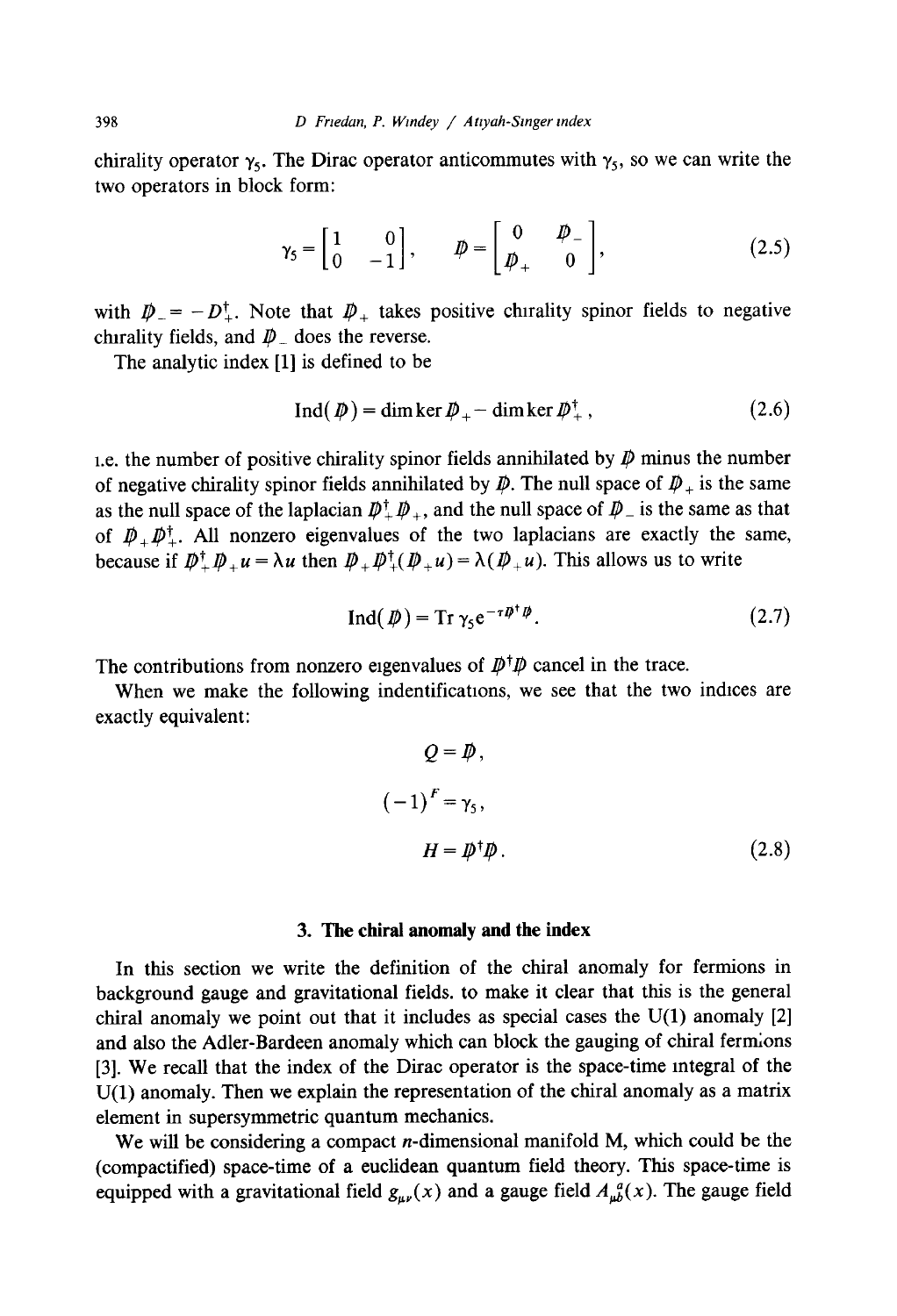is a matrix in a definite representation space. The representation is arbitrary. In particular, it might be reducible. For example, the gauge field might be the  $SU(3)$ color field, with representation space the fundamental representation of color tensored with a flavor space. Another example would have the representation space being the space-time tangent vectors themselves, so that the Dirac operator would be acting on fermions of spin higher than  $\frac{1}{2}$ . In that case  $A_{\mu}$  would be the metric connection for  $g_{\mu\nu}$  in the appropriate representation. We will call the representation space of the gauge field the internal space, and indices  $a, b, \ldots$  will be called internal indices, even though the last example shows that this language is not always appropriate.

We assume that M is even dimensional and orientable, which means that we can choose a completely antisymmetric tensor  $\varepsilon_{\mu_1 \mu_n}$ , compatible with the metric:  $n! = \varepsilon_{\mu_1 \mu_2} g^{\mu_1 \nu_1} \dots g^{\mu_n \nu_n} \varepsilon_{\nu_1 \nu_2}$ . We assume there is a spin structure, so that at each point there are Dirac matrices  $\gamma_{\mu} = \gamma_{\mu}^{T}$ ,  $\nabla_{\nu} \gamma_{\mu} = 0$  which satisfy the standard anti-commutation relations:

$$
\gamma_{\mu}\gamma_{\nu} + \gamma_{\nu}\gamma_{\mu} = 2g_{\mu\nu}.
$$
\n(3.1)

Using the orientation of M, we define

$$
\gamma_5 = i^{-n/2} \frac{1}{n!} \varepsilon_{\mu_1 \mu_n} \gamma^{\mu_1} \dots \gamma^{\mu_n}, \tag{3.2}
$$

which, since M is even dimensional, satisfies

$$
\gamma_5 = \gamma_5^{\dagger}, \qquad \gamma_5^2 = 1. \tag{3.3}
$$

The Dirac operator on spinors with internal indices is

$$
\begin{aligned} \n\mathbf{D} &= \gamma^{\mu} \big( \partial_{\mu} + \omega_{\mu} + A_{\mu} \big), \\ \n\omega_{\mu} &= \frac{1}{8} \big( \partial_{\sigma} g_{\mu \rho} + e_{\sigma}^{\prime} \partial_{\mu} e_{\rho}^{\prime} \big) \big[ \gamma^{\rho}, \gamma^{\sigma} \big], \n\end{aligned} \tag{3.4}
$$

where the vielbein  $e^r_\mu$  satisfies  $e^r_\mu e^r_\nu = g_{\mu\nu}$ .

Now suppose  $\Psi^{aa}(x)$  is a free massless fermion field,  $\overline{\Psi}_{ab}$  the conjugate field. The chiral current is

$$
J_{5b}^{\mu a}(x) = \overline{\Psi}_b \gamma_5 \gamma^{\mu} \Psi^a(x).
$$
 (3.5)

We suppress indices when the meaning is clear. The covariant divergence of the chiral current is

$$
\nabla_{\mu} J_{5}^{\mu} = \partial_{\mu} J_{5}^{\mu} (x) + [A_{\mu}, j_{5}^{\mu}]
$$
  
=  $\overline{\Psi} \gamma_{5} \overline{\mu} \Psi - \overline{\mu} \overline{\Psi} \gamma_{5} \Psi.$  (3.6)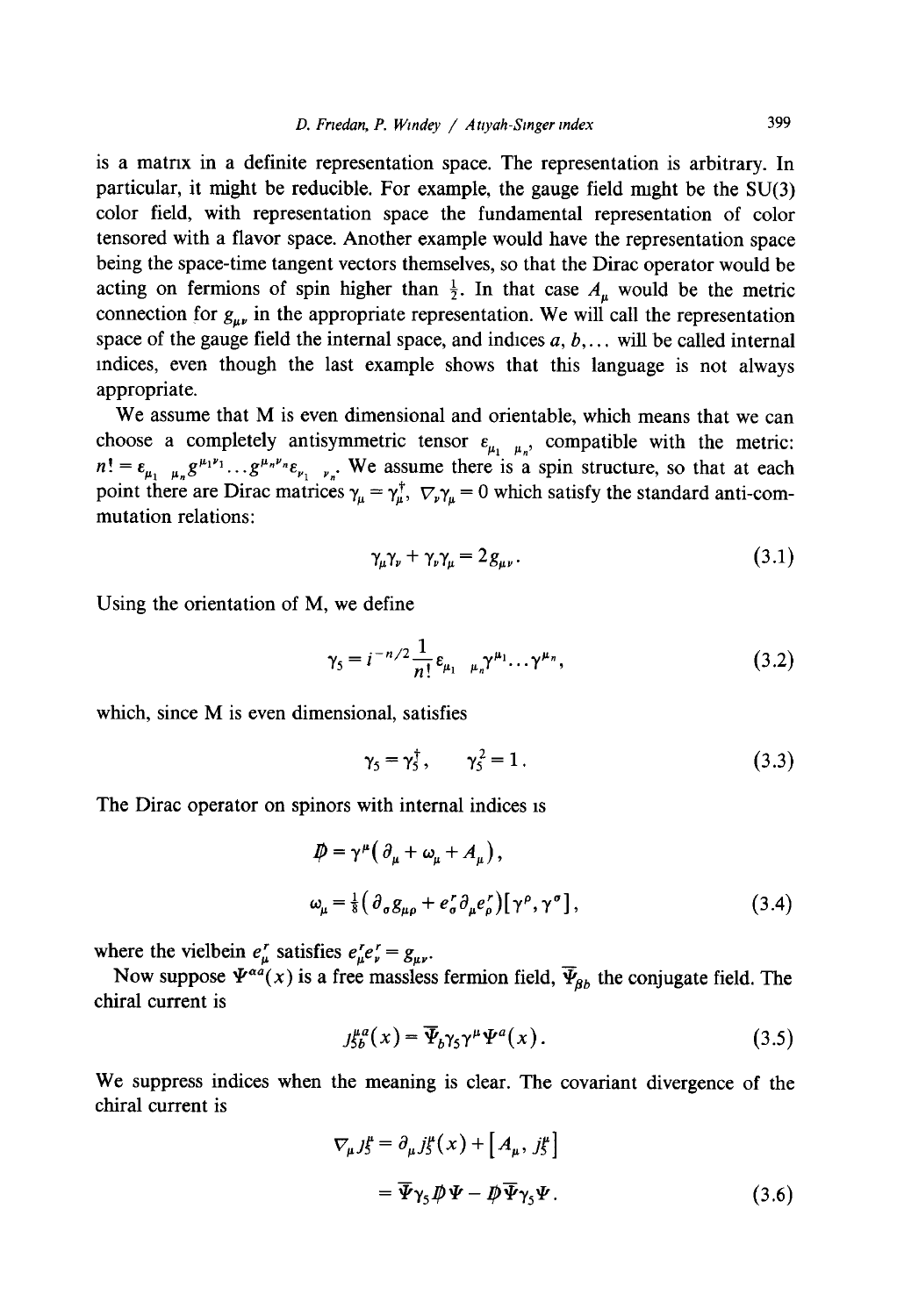By the equation of motion  $\mathbf{D}\Psi = 0$ , only the vacuum expectation value contributes to the divergence. This is the chiral anomaly. Using

$$
S_{\mathcal{F}}(x, y) = \langle \overline{\Psi}(x) \Psi(y) \rangle,
$$
  

$$
\not{D}S_{\mathcal{F}}(x, y) = \delta(x, y),
$$
 (3.7)

we have

$$
\nabla_{\mu} J_{5}^{\mu}(x) = 2 \underset{\text{spin}}{\text{tr}} [\gamma_{5} \cancel{DS}_{F}(x, y)]|_{x=y}
$$

$$
= 2 \underset{\text{spin}}{\text{tr}} [\gamma_{5} \delta(x, x)]. \tag{3.8}
$$

This needs to be regulated, but as the regularization is removed there will be a finite limit independent of the method of regularization, as long as locality and gauge invariance are respected. One standard choice of regularization is the heat kernel method

$$
\nabla_{\mu} J_{5}^{\mu}(x) = \lim_{\tau \to 0} 2 \inf_{\text{spin}} \left[ \gamma_{5} e^{-\tau \not{D}^{\dagger} \not{D}} \delta(x, y) \right] \Big|_{x=y}.
$$
 (3.9)

The relation between the  $U(1)$  anomaly and the index is now straightforward. The trace  $J_{5a}^{\mu a}$  is the U(1) current. The right hand side of (3.9), traced over internal indices, is the  $U(1)$  anomaly. Integrating over space-time and comparing with formula (2.7) for the index, we get

$$
I = \int d^n x \frac{1}{2} \partial_\mu J_{g}^{\mu a}(x) \,. \tag{3.10}
$$

The relation between the general chiral anomaly and the gauging of chiral fermions is more delicate. Suppose we have some collection of fermion fields to be coupled to a gauge field, consisting of positive chirality fields  $\Psi^a_+(x)$  and negative chirality fields  $\Psi^a(x)$ . The current to be coupled to a gauge field is

$$
J_{k}^{\mu} = J_{k+}^{\mu} + J_{k-}^{\mu},
$$
  
\n
$$
J_{k+}^{\mu} = \overline{\Psi}_{+} \gamma^{\mu} \lambda_{k}^{+} \Psi_{+}
$$
  
\n
$$
J_{k-}^{\mu} = \overline{\Psi}_{-} \gamma^{\mu} \lambda_{k}^{-} \Psi_{-},
$$
\n(3.11)

where the  $\lambda_k^+$ ,  $\lambda_k^-$  are the generators of the gauge group in the positive and negative chirality sectors respectively. It is essential, for a gauge invariant coupling, that  $j_k^{\mu}$  be covariantly conserved.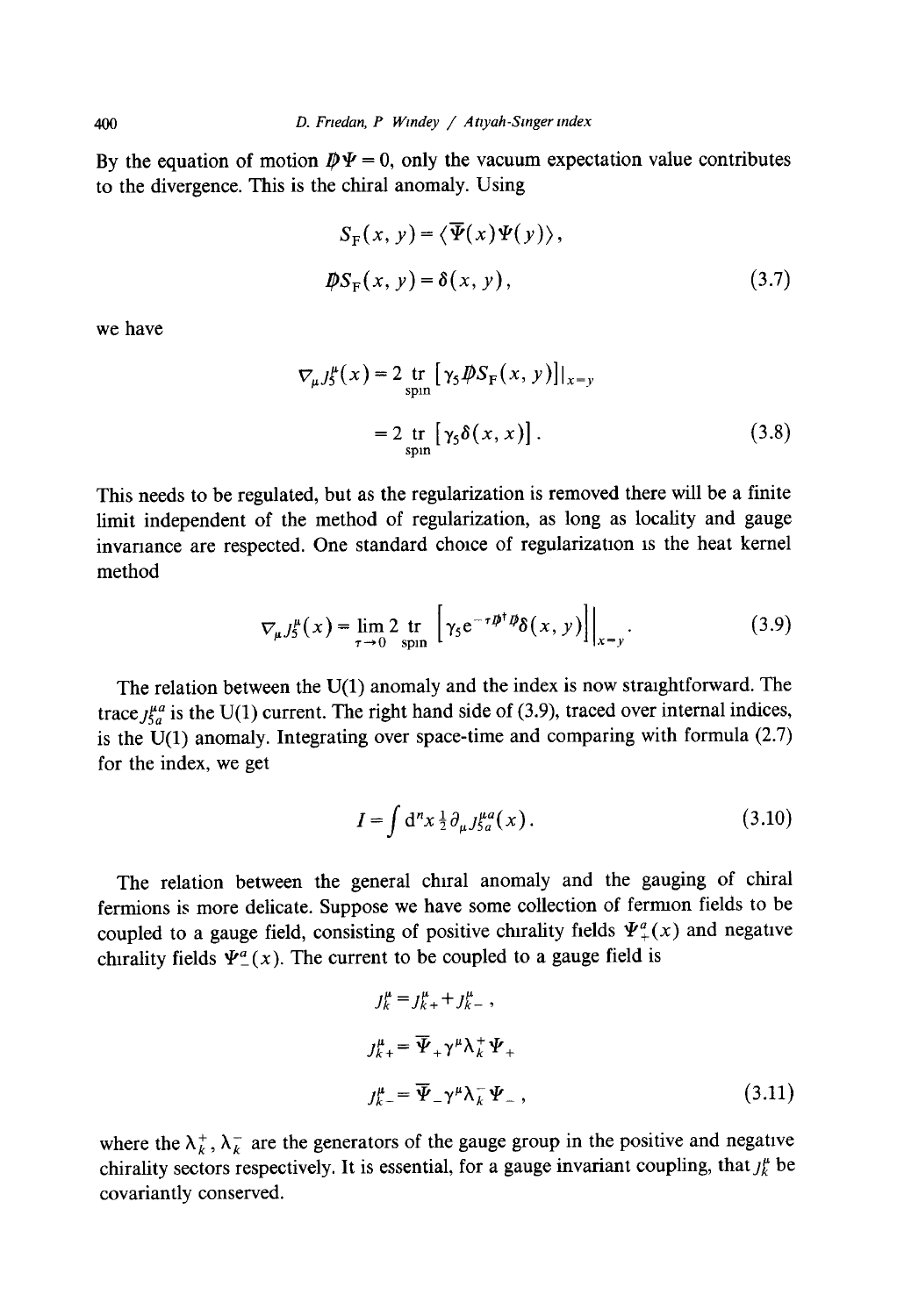In order to find out if the covariant divergence of  $j_k^{\mu}$  is in fact zero we employ a device. We double the fermion content, adding for each fermion field a mirror image of the opposite chirality, but the same gauge representation. The result is a left-right symmetric theory of Dirac fermions  $\Psi^a$ . In terms of the Dirac field  $\Psi^a$ , the original currents are

$$
J_{k+}^{\mu} = \overline{\Psi}_{\overline{2}}^{\mu} (1 + \gamma_5) \gamma^{\mu} \lambda_k^+ \Psi, \qquad J_{k-}^{\mu} = \overline{\Psi}_{\overline{2}}^{\mu} (1 - \gamma_5) \gamma^{\mu} \lambda_k^- \Psi. \tag{3.12}
$$

We can calculate the divergence of the original current in terms of the divergence of the chiral current:

$$
\nabla_{\mu} j_{k}^{\mu} = \text{tr}\Big[ \big( \lambda_{k}^{+} - \lambda_{k}^{-} \big) \tfrac{1}{2} \nabla_{\mu} j_{S}^{\mu} \Big], \tag{3.13}
$$

since the vector currents in (3.12) are conserved by gauge invariance of the left-right symmetric theory. Therefore we can tell from the divergence of the chiral current when a chiral anomaly prevents the gauging of fermions.

# **4. The supersymmetric spinning particle**

In this section we will build path integral representations for the Dirac propagator  $S_F(x, y)$ , the chiral anomaly and the index. We will proceed in the following steps:

(i) review the supersymmetric quantum mechanical theory of the spinning particle in flat space [11];

(ii) go to a superfield formulation in which it is easy to implement general covariance and gauge invariance;

(iii) express the proper time representation of the Dirac propagator in terms of the path integral for the spinning particle.

The dynamical variables which describe the spinning particle are the position operator  $x^{\mu}(t)$  and its super-partner  $\psi^{\mu}(t)$ . The lagrangian is

$$
L = \frac{1}{4}\dot{x}^{\mu}\dot{x}^{\mu} + \frac{1}{4}\psi^{\mu}\dot{\psi}^{\mu}.
$$
 (4.1)

The coefficient  $\frac{1}{4}$  is introduced to simplify subsequent formulae. The lagrangian (4.1) is invariant under the supersymmetry transformation

$$
\delta x^{\mu} = \varepsilon \psi^{\mu}, \qquad \delta \psi^{\mu} = -\varepsilon \dot{x}^{\mu}. \tag{4.2}
$$

The canonical (anti-)commutation relations are

$$
[ip_{\mu}, x^{\nu}] = \delta_{\mu}^{\nu},
$$
  

$$
[\psi^{\mu}, \psi^{\nu}]_{+} = 2\delta^{\mu\nu}.
$$
 (4.3)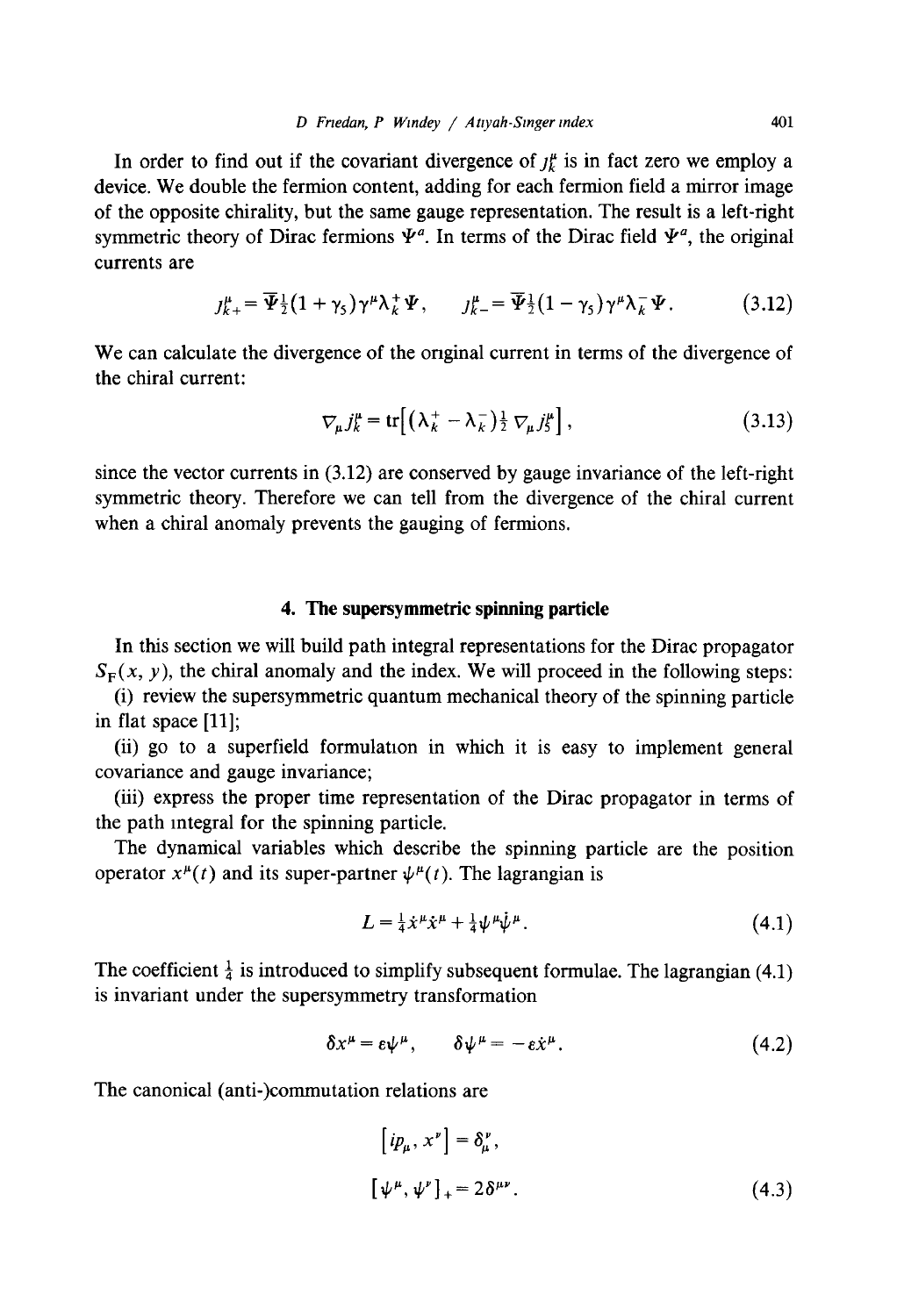In "euclidean" time,

$$
up_{\mu} = -\frac{1}{2}\dot{x}_{\mu}.
$$
\n(4.4)

The supersymmetry generator is

$$
Q = \psi^{\mu}(v_{\mu}). \tag{4.5}
$$

These (anti-)commutation relations are represented on wave functions which are space-time spinor fields  $u^{\alpha}(x)$ .  $\psi^{\mu}$  is represented by  $\gamma^{\mu}$  and  $ip_{\mu}$  by  $\partial_{\mu}$ . The generator is  $Q = \gamma^{\mu} \partial_{\mu} = D \dot{\mu}$ .

Our object is to construct the super heat kernel  $e^{-\tau H - \hat{\tau}Q}$ . The path integral with lagrangian (4.1) will give the ordinary heat kernel  $e^{-\tau H}$ . But Q commutes with H, so we need only add to the action a term proportional to  $\hat{\tau}Q$ :

$$
S = \int_0^{\tau} dt \left( \frac{1}{4} \dot{x}^{\mu} \dot{x}^{\mu} + \frac{1}{4} \psi^{\mu} \dot{\psi}^{\mu} - \frac{1}{2} \frac{\hat{\tau}}{\tau} \psi^{\mu} \dot{x}^{\mu} \right).
$$
 (4.6)

Next, we want to introduce internal degrees of freedom, but for the moment without couphng to a gauge field. The wave functions are to acquire internal indices without any effect on the dynamics. Let  $\bar{\eta}_b$  and  $\eta^a$  be canonically conjugate fermion operators:

$$
\left[\overline{\eta}_b, \eta^a\right]_+ = \delta^a_b. \tag{4.7}
$$

If the lagrangian is modified by addition of the term  $\bar{\eta}\eta$ , then the new variables are constant in time. The modified lagrangian remains supersymmetnc. The internal operators are represented in a Fock space:  $\bar{\eta}$  as creation operator and  $\eta$  as destruction operator. The wave functions can be written as functions  $u^{\alpha}(x, \bar{\eta})$  of the creation operators:

$$
u^{\alpha}(x,\overline{\eta}) = u_0^{\alpha}(x) + u_1^{\alpha a}(x)\overline{\eta}_a + u_2^{\alpha ab}\overline{\eta}_a\overline{\eta}_b + \cdots
$$
 (4.8)

These wave functions contain antisymmetric tensors of all ranks in the internal space, but we will eventually want amplitudes between states with only a single internal index. A systematic way to isolate these states would be to use the number operator  $N_n = \overline{\eta} \eta$ . The k-eigenspace of  $N_n$  contains the spinor fields with k internal indices. N<sub>n</sub> commutes with Q and H, so we can introduce a term  $(i\alpha/\tau)N_n$  in the lagrangian to give a modified heat kernel

$$
K = e^{-\tau H - \hat{\tau}Q - \iota \alpha N_{\eta}}.
$$
 (4.9)

The index would be a generating function

$$
I(\alpha) = \sum_{k} I_k e^{-i\alpha k},
$$
\n(4.10)

402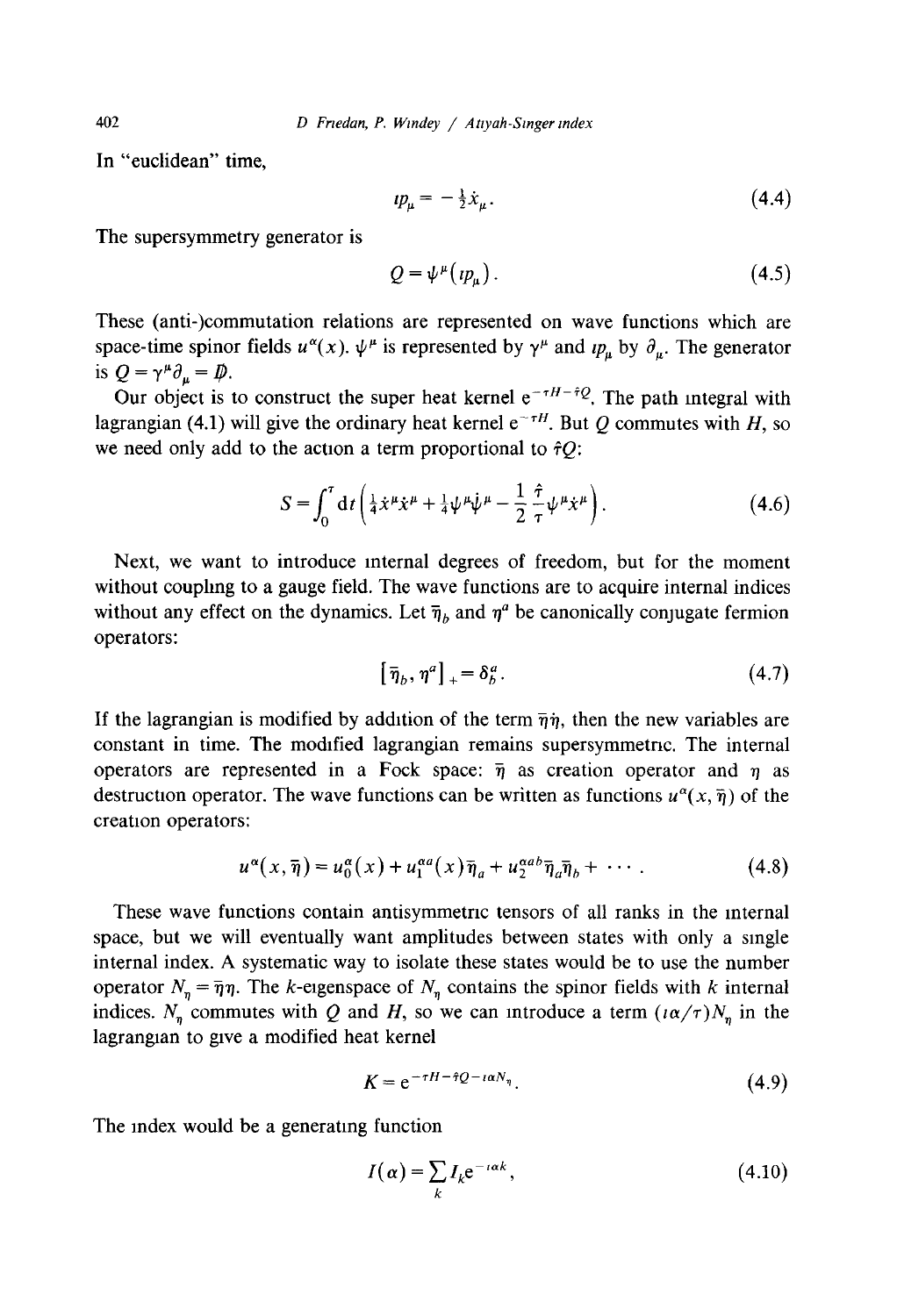where  $I_k$  is the index of the Dirac operator acting on antisymmetric k-tensors in the internal space. We will actually proceed without this complication and directly compute  $I_1$ , which was the index we were originally interested in, and only quote the result for  $I(\alpha)$ .

It will be easiest to introduce background fields into the superfield version of this theory. The super-field associated with  $x^{\mu}$  is

$$
X^{\mu} = x^{\mu} + \theta \psi^{\mu}.
$$
 (4.11)

The variables  $\eta$  and  $\bar{\eta}$  are contained in superfields

$$
N^a = \eta^a + \theta \phi^a, \qquad \overline{N}_b = \overline{\eta}_b + \theta \phi_b, \qquad (4.12)
$$

where  $\phi$  and  $\bar{\phi}$  will play the role of auxiliary fields. Note that N and  $\bar{N}$  are fermionic superfields. The superlagrangian is

$$
L = \frac{1}{4} \left( 1 + 2\theta \frac{\hat{\tau}}{\tau} \right) D X^{\mu} \partial_{\tau} X^{\mu} - \overline{N} D N, \qquad (4.13)
$$

where  $D = \theta \partial_{t} - \partial_{\theta}$ ,  $D^{2} = -\partial_{t}$ . The action is

$$
S = \int_0^{\tau} dt \int d\theta L. \qquad (4.14)
$$

The component lagrangian is reproduced by using the equations of motion  $\phi = \overline{\phi} = 0$ to eliminate the auxiliary fields. The supersymmetry transformation of a field is its commutator with  $\epsilon Q = \epsilon(\theta \partial_t + \partial_{\theta}).$ 

If we rescale  $t \to \tau t$ ,  $\theta \to \tau^{1/2}\theta$ ,  $d\theta \to \tau^{-1/2}d\theta$ ,  $D \to \tau^{-1/2}D$ ,  $\psi \to \tau^{-1/2}\psi$ ,  $\phi \to \tau$  $\tau^{-1/2}\phi$ ,  $\bar{\phi} \rightarrow \tau^{-1/2} \bar{\phi}$ , and define

$$
g = \tau^{1/2} - \theta \hat{\tau}, \qquad (4.15)
$$

the action takes the compact form

$$
S = -\int_0^1 dt \int d\theta \left[ \frac{1}{4g^2} (DX) D(DX) + \overline{N} DN \right]. \tag{4.16}
$$

The parameter g plays the role of a metric in one-dimensional superspace. The action (4.16) can be thought of as a gauge-fixed version of a more general reparametrization invariant action.

To take account of a background metric and gauge field we contract space-time indices with  $g_{\mu\nu}(X) = g_{\mu\nu}(x) + \theta \psi^{\sigma} \partial_{\sigma} g_{\mu\nu}(x)$  and we replace *DN* with the corresponding covariant superderivative

$$
D_A N = \left( D + D X^\mu A_\mu(X) \right) N, \tag{4.17}
$$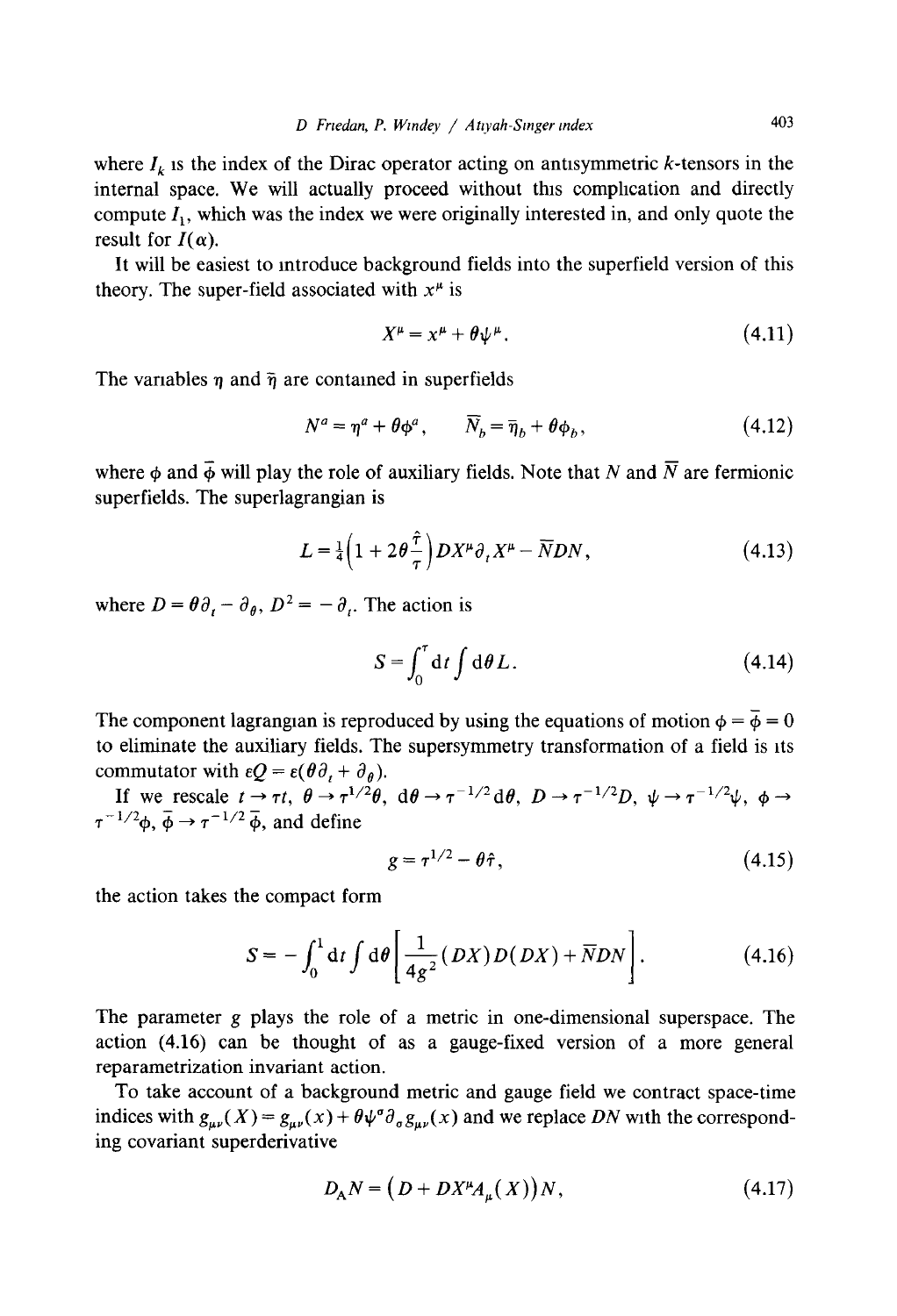giving

$$
S = \int_0^1 \mathrm{d}t \int \mathrm{d}\theta \left[ \frac{1}{4g^2} g_{\mu\nu}(X) DX^{\mu} \partial_t X^{\nu} - \overline{N} D_{\mathsf{A}} N \right]. \tag{4.18}
$$

*DX* and  $\partial$ , *X* are already covariant.

We now have a manifestly covariant, manifestly supersymmetric lagrangian whose supersymmetry generator in the flat space limit is the Dirac operator. We want to show that in the covariant theory the supersymmetry generator is the covariant Dirac operator

$$
\mathbf{D} = \mathbf{D}_0 + \gamma^\mu \bar{\eta} A_\mu \eta \,, \tag{4.19}
$$

where  $\mathcal{D}_0$  is the Dirac operator on ordinary spinors. Recall that  $\bar{\eta}$  and  $\eta$  are respectively creation and destruction operators acting on the wave functions (4.8).

Taking any point as origin, we can choose coordinates and a basis in the internal space, so that  $A_\mu(0) = 0$  and  $\partial_\sigma g_{\mu\nu}(0) = 0$ . Then, from the flat space result, both  $D$ and Q are equal to  $\gamma^{\mu}\partial_{\mu}$  at the origin of coordinates. Since the origin of coordinates is arbitrary, it follows that  $Q = \mathbb{D}$  everywhere. The effectiveness of this argument depends on the fact that Q and  $\bar{\psi}$  are first order in  $\nu_{\mu}$  and  $\partial_{\mu}$  respectively.

To see in a more concrete way that  $Q = \mathcal{D}$  for the covariant theory, we can re-express the action in component notation and eliminate the auxiliary fields using their equations of motion. The result is

$$
S = \int_0^{\tau} dt \, \frac{1}{4} g_{\mu\nu}(x) \left( \dot{x}^{\mu} \dot{x}^{\nu} + \psi^{\mu} \, \nabla_t \psi^{\nu} - 2 \frac{\hat{\tau}}{\tau} \dot{x}^{\mu} \psi^{\nu} \right) + \bar{\eta} \, \nabla_t \eta - \frac{1}{2} \bar{\eta} F_{\mu\nu} \psi^{\mu} \psi^{\nu} \eta \,, \tag{4.20}
$$

where

$$
\nabla_{t}\psi^{\mu} = \partial_{t}\psi^{\mu} + \dot{x}^{\sigma}\Gamma_{\rho\sigma}^{\mu}\psi^{\rho},
$$
  
\n
$$
\nabla_{t}\eta = \left(\partial_{t} + \dot{x}^{\mu}A_{\mu}\right)\eta,
$$
  
\n
$$
F_{\mu\nu} = \partial_{\mu}A_{\nu} - \partial_{\nu}A_{\mu} + \left[A_{\mu}, A_{\nu}\right],
$$
  
\n
$$
\Gamma_{\rho\sigma}^{\mu} = \frac{1}{2}g^{\mu\nu}\left(\partial_{\rho}g_{\sigma\nu} + \partial_{\sigma}g_{\rho\nu} - \partial_{\nu}g_{\rho\sigma}\right).
$$
 (4.21)

The verification that  $Q = \mathcal{P}$  is now a straightforward application of the canonical formalism. The only subtle point is that  $e^r_\mu \psi^\mu$  is the correct canonical variable. The term involving the vielbein in eq. (3.4) for the covariant Dirac operator comes from *rewriting the kinetic term for*  $\psi$ *:*  $g_{\mu\nu}\psi^{\mu}\dot{\psi}^{\nu} = (e_{\mu}^r\psi^{\mu})\partial_{i}(e_{\nu}^r\psi^{\nu}) + \psi^{\mu}\psi^{\nu}\dot{x}^{\rho}(e_{\nu}^r\partial_{\rho}e_{\mu}^r)$ .

The super heat kernel  $K(x, y) = e^{-\tau H - \tau Q} \delta(x, y)$  satisfies the differential equation

$$
(\hat{\tau}\partial_{\tau}-\partial_{\hat{\tau}})K(x,y)=\bar{\psi}K(x,y). \qquad (4.22)
$$

404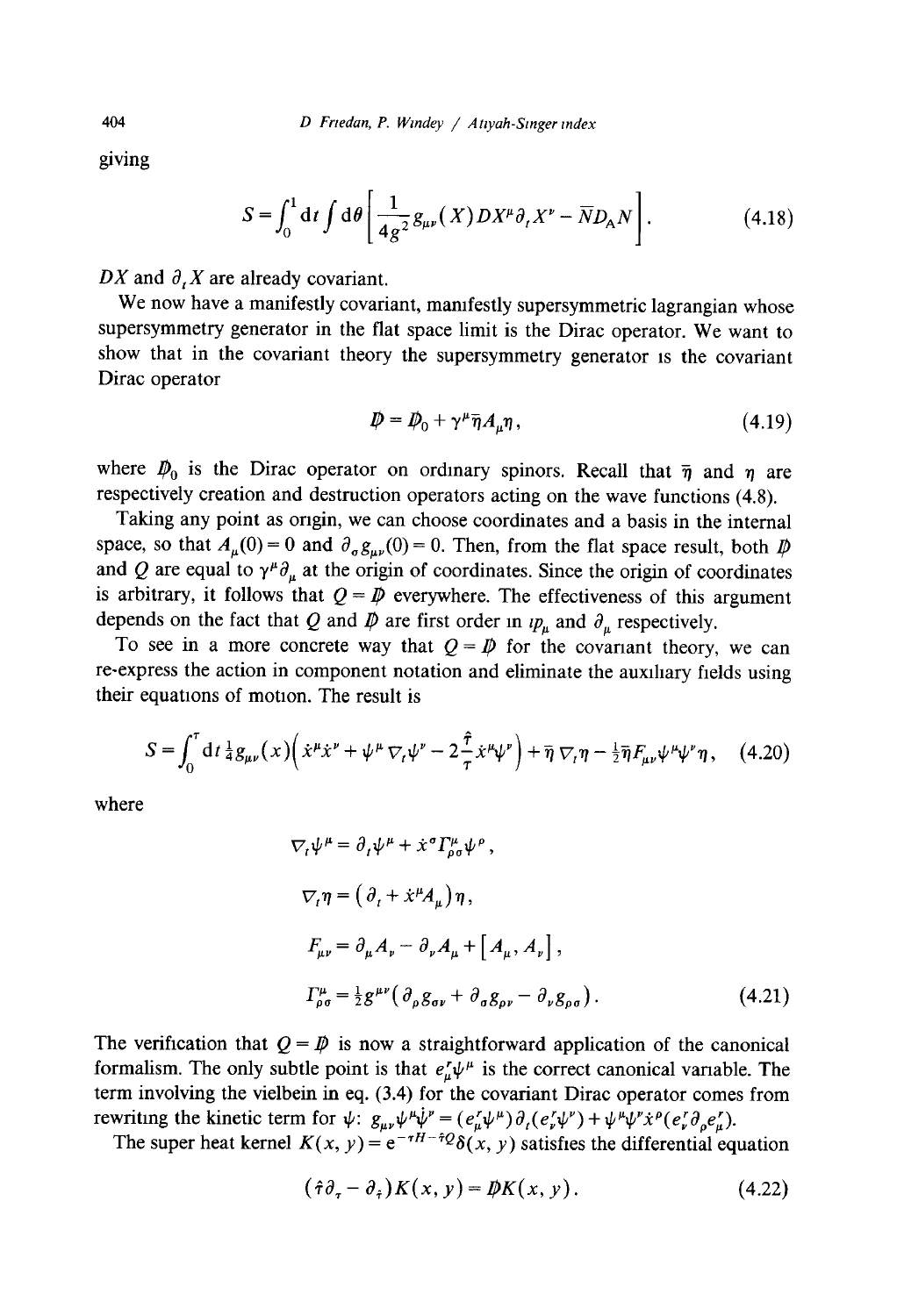The Heisenberg operator  $X(\tau, \hat{\tau})$  is

$$
X(\tau, \hat{\tau}) = x(\tau) + \hat{\tau}\psi(\tau)
$$
  
=  $e^{\tau H + \hat{\tau}Q}X(0, 0)e^{-\tau H - \hat{\tau}Q},$  (4.23)

where  $X(0, 0) = x$ . The supertime dependence of N and  $\overline{N}$  is expressed similarly. The diagonal of the super heat kernel is given by

$$
\langle X, N(\tau, \hat{\tau}) | X, \overline{N}(0,0) \rangle = \langle X, N | e^{-\tau H - \hat{\tau}Q} | X, \overline{N} \rangle, \tag{4.24}
$$

where the  $|X, \overline{N}\rangle$  form a Dirac basis of states. In terms of the functional integral,

$$
\langle X_0, N_0(\tau, \hat{\tau}) | X_0, \overline{N}_0 \rangle = \int D[X] D[\overline{N}] D[N] e^{-S}
$$
  
 
$$
\times \delta(X_{t=0} - X_0) \delta(\overline{N}_{t=0} - \overline{N}_0) \delta(N_{t=0} - N_0), \quad (4.25)
$$

where the path integral is over fields periodic in time, and the delta function of a superfield is

$$
\delta(X) = \delta^{n}(x) \frac{1}{n!} \varepsilon_{\mu_1 \mu_n} \psi^{\mu_1} \dots \psi^{\mu_n}.
$$
 (4.26)

The expression (4.25) will be interpreted explicitly in the next section as the diagonal part of the super heat kernel.

The Dirac states  $|X\rangle$  deserve some comment. They reflect Cartan's treatment of spinors [12]. Each point  $x^{\mu}$  in space-time is associated with a Dirac state  $|X(0,0)\rangle =$  $|x\rangle$ . This represents a particular spinor at the space-time point  $x^{\mu}$ . Certain linear combinations of the operators  $\psi^{\mu}$  (which are just the  $\gamma$  matrices) will annihilate the state  $|x\rangle$ . These operators we write  $\xi^r$ . They must all anti-commute since the square of a  $\gamma$  matrix is a pure number, and  $({\xi'})^2|x\rangle = 0 = ({\xi'} + {\xi^s})^2|x\rangle$ . There must be  $n/2$  operators,  $\xi'$ , and we can always make a change of basis such that

$$
\xi^r = \frac{1}{2} \left( \psi^r + i \psi^{r+n/2} \right). \tag{4.27}
$$

The complementary collection of operators

$$
\bar{\xi}_r = \frac{1}{2} \left( \psi_r - i \psi_{r + n/2} \right) \tag{4.28}
$$

also anti-commute among themselves.  $\bar{\xi}$  and  $\xi$  have canonical anti-commutation relations

$$
\left[\bar{\xi}_r, \xi^s\right]_+ = \delta^s_r. \tag{4.29}
$$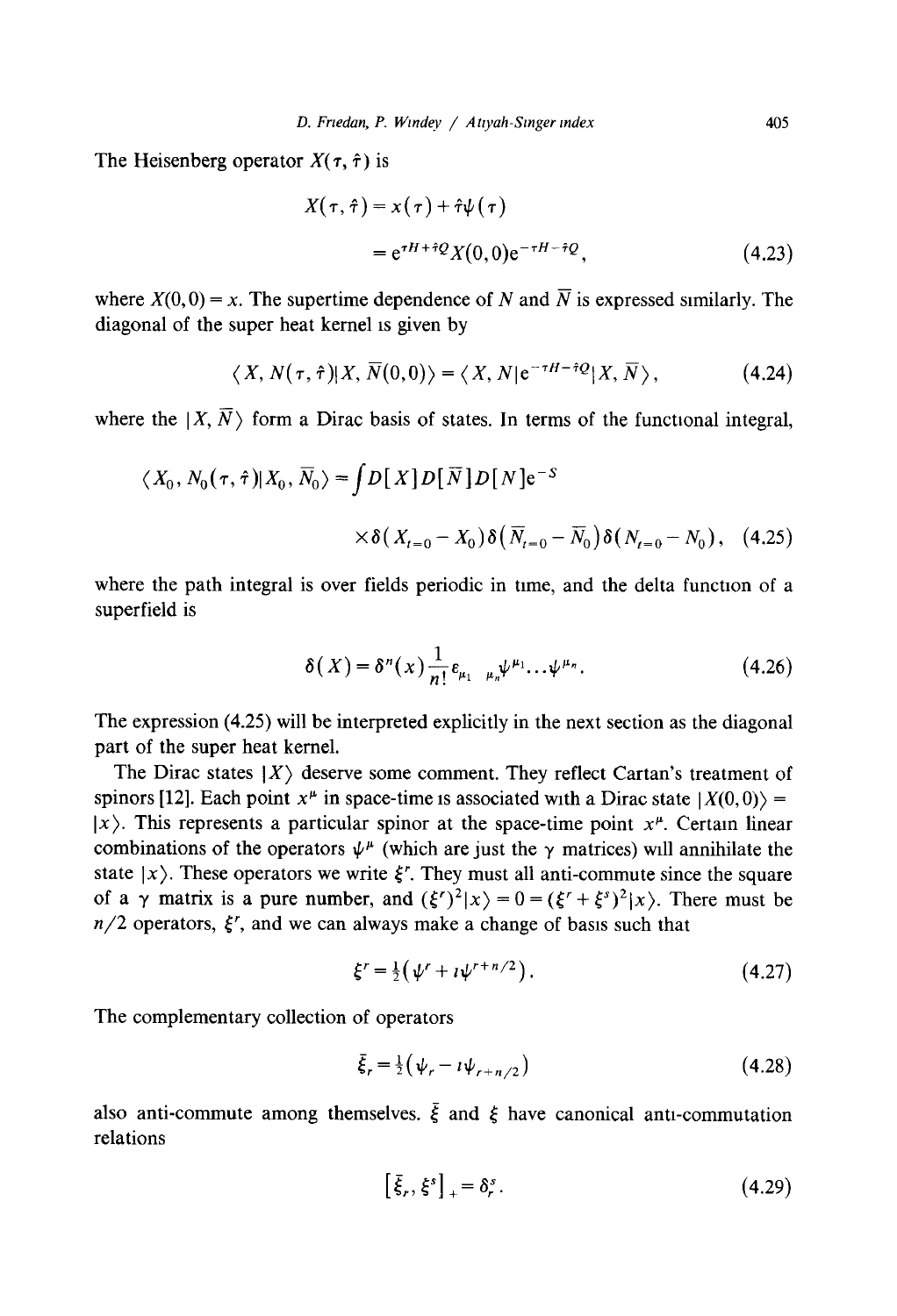The term  $\frac{1}{4}\psi\dot{\psi}$  in the lagrangian can be rewritten as  $\dot{\xi}\dot{\xi}$ . It has the same form as the term  $\bar{\eta}\dot{\eta}$  for the internal degrees of freedom.

The space of spinors at x, which has dimension  $2^{n/2}$ , is the Fock space generated by the  $\frac{1}{2}n \bar{\xi}$ -operators acting as creation operators on the state  $|x\rangle$ . A spinor wave function  $u^{\alpha}(x)$  can be regarded as a function  $u(x, \bar{\xi})$  of the creation operators  $\bar{\xi}$ . The wave function  $u^{\alpha}(x)$  corresponds to the state  $\int d^{n}x d^{n/2}\bar{\xi} u(x, \bar{\xi})|x\rangle$ .

The states  $|X\rangle$  form a Dirac basis in the sense that  $\langle X|Y\rangle = \delta(X-Y)$ . The projections  $|X_0\rangle\langle X_0|$ , which we use to extract the diagonal part of the super heat kernel, satisfy

$$
|X_0\rangle\langle X_0||Y_0\rangle\langle Y_0| = \delta(X_0 - Y_0)|X_0\rangle\langle X_0|.\tag{4.30}
$$

As operators they are written

$$
|X_0\rangle\langle X_0| = \delta(X - X_0). \tag{4.31}
$$

# **5. Calculation of the heat kernel**

The most straightforward way to calculate the anomaly and the index from the short time behaviour of the heat kernel would be to go back to the component field formulation, expand around the minima of the action (4.20), and keep only the leading term in the limit  $\tau \rightarrow 0$ . The calculation becomes a simple evaluation of three determinants. This is described in detail in [8].

We prefer to adopt a different and more formal route using superfields, because we believe it sheds some light on how supersymmetry singles out only the relevant terms in the full expansion of the super heat kernel.

We want to evaluate the diagonal matrix element (4.25). Let's first see what the structure of the answer is in absence of internal degrees of freedom. We have to evaluate

$$
K(\tau, \hat{\tau}, X_0) = \langle X_0 | e^{-\tau H - \hat{\tau}Q} | X_0 \rangle
$$
  
= 
$$
\int D[X] e^{-S} \delta(X_{t=0} - X_0),
$$
 (5.1)

where the path integral is over periodic paths  $X_{t=1} = X_{t=0}$ . We perform the path integral by writing  $X(t) = X_0 + \delta X(t)$  and integrating over the fluctuations which obey  $\delta X(0) = \delta X(1) = 0$ . The result will be expanded in the form

$$
K(\tau, \hat{\tau}, X_0) = (4\pi\tau)^{-n/2} \sum_{p=0}^{n} K_{\mu_1 \mu_p}(\tau, \hat{\tau}, X_0) \psi_0^{\mu_1} \dots \psi_0^{\mu_p},
$$
 (5.2)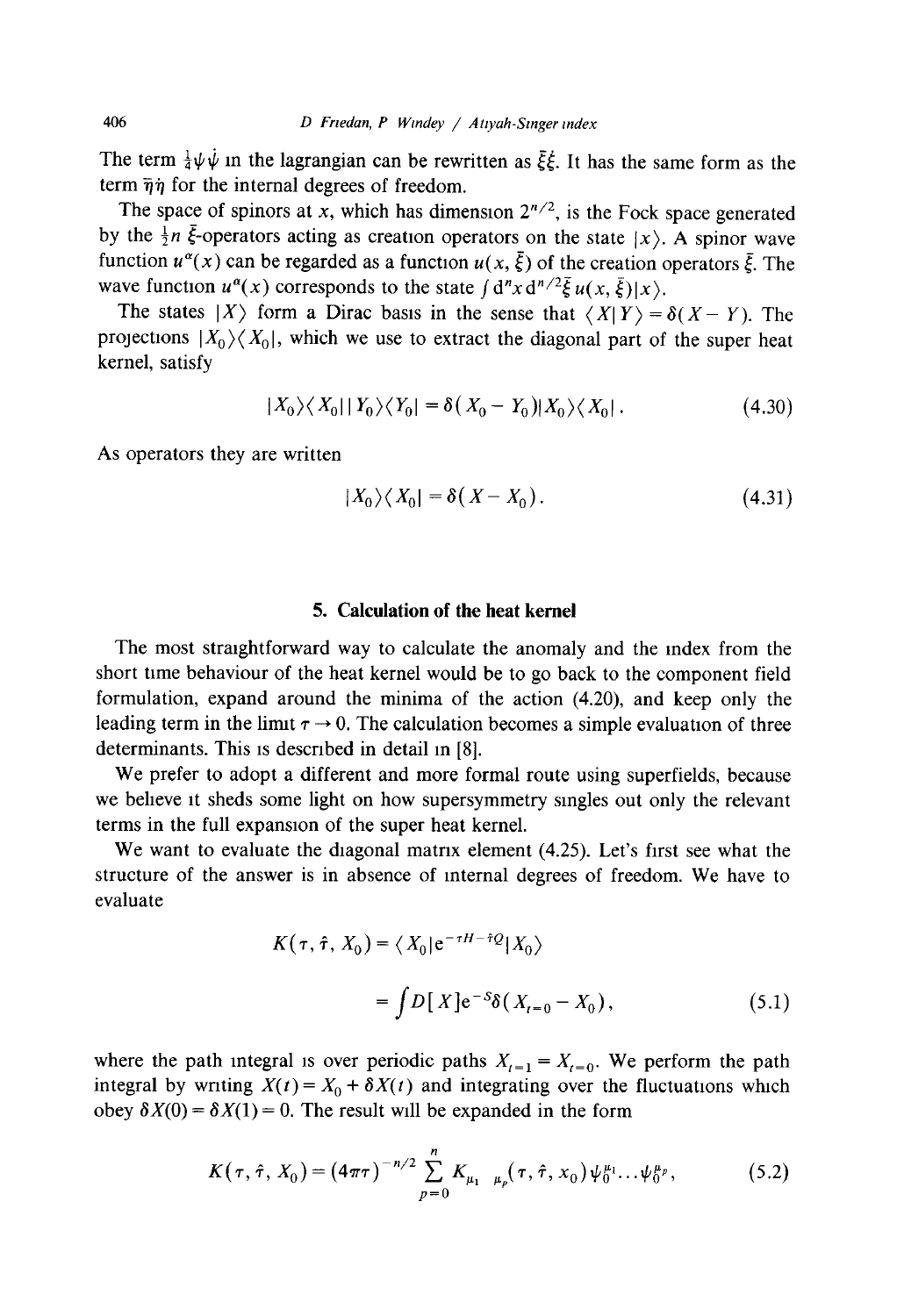where the  $K_{\mu_1,\mu_\rho}$  are anti-symmetric tensors. The normalization factor  $(4\pi\tau)^{-n/2}$  is introduced for later convenience. The perturbation series for the path integral (5.1) begins at order  $g^0$ , ignoring the overall normalization. Therefore the  $K_{\mu_1 \mu_2}(\tau, \hat{\tau}, x_0)$ have expansions in  $\tau$  which begin at order  $\tau^0$ .

Recall that the diagonal part of the super heat kernel,  $K_{n+1}(x, x)$ , is a matrix on spmors at each point in space-time, and that any matrix on spinors can be decomposed into a linear combination of antisymmetric products of  $\gamma$  matrices. Eq. (5.2) provides this decomposition for  $K_{\tau \hat{i}}(x, x)$ . Each antisymmetric product of the grassmann variables  $\psi_0^{\mu}$  in (5.2) is interpreted as the corresponding antisymmetric product of  $\gamma$  matrices (scaled by  $\tau^{1/2}$ ):

$$
K_{\tau,\hat{\tau}}(x_0,x_0) = (4\pi)^{-n/2} \sum_{p=0}^n \tau^{(p-n)/2} K_{\mu_1,\mu_p}(\tau,\hat{\tau},x_0) \gamma^{\mu_1} \dots \gamma^{\mu_p}.
$$
 (5.3)

We can fix the normalization of the super heat kernel by reference to its flat space value  $K_{r, \hat{\tau}}(x, x) = (4\pi\tau)^{-n/2}$ . Because of the overall normalization in (5.2–5.3), the scalar  $p = 0$  term  $K(\tau, \hat{\tau}, x_0) \rightarrow 1$  in the limit  $g \rightarrow 0$ .

Each term  $K_{\mu_1,\mu_2}(\tau, \hat{\tau}, x_0)$  has an expansion in powers of  $\tau$  beginning at order  $\tau^0$ so the leading term of the rank p tensor will go as  $\hat{\tau}^{(p-n)/2}$ . Now it is easy to see how the term of  $O(\tau^0)$  is singled out in the computation of the anomaly. Remember we wanted to calculate  $tr_{\text{sun}}\gamma_5 e^{-\tau H}\delta(x, x)$ . But the trace of  $\gamma_5$  with every antisymmetric tensor of rank p in the  $\gamma$ -matrices is zero but for the highest one  $p = n$ , which contains the product of all of the  $\gamma$ -matrices. Only the rank n term will contribute to the trace over spin and its leading behavior as  $\tau \to 0$  is  $O(\tau^0)$ . So this leading part is all we need to calculate to get the formula for the anomaly and the index.

The last result will not be modified by the introduction of internal degrees of freedom. The coefficients of the expansion of the super heat kernel simply become matrices in the internal space.

The actual calculation is done as follows. For small  $g$ , the  $X$  field fluctuates around minima  $X_0$  of the action. The fluctuations  $\delta X$  are of order  $g^{1/2}$ . The minima satisfy the equation of motion

$$
gD_{\Gamma}\left(g^{-1}\partial_{t}X^{\mu}\right)=0,\tag{5.4}
$$

where  $D<sub>r</sub>$  is the covariant superderivative

$$
D_{\Gamma}Y^{\mu} = DY^{\mu} + DX^{\sigma}\Gamma_{\nu\sigma}^{\mu}(X)Y^{\nu}.
$$
 (5.5)

Eq. (5.4) is the super geodesic equation. For  $g \sim 0$  only the absolute minima of the action contribute. These are the constants  $X_0^{\mu} = x_0^{\mu} + \theta \psi_0^{\mu}$ ,  $\partial_t X_0^{\mu} = 0$ . Note that  $DX_0^{\mu} = -\psi_0^{\mu}$ . Since we have no present need of the  $\hat{\tau}$  dependence we now set  $\hat{\tau} = 0$ , and treat g as an ordinary number.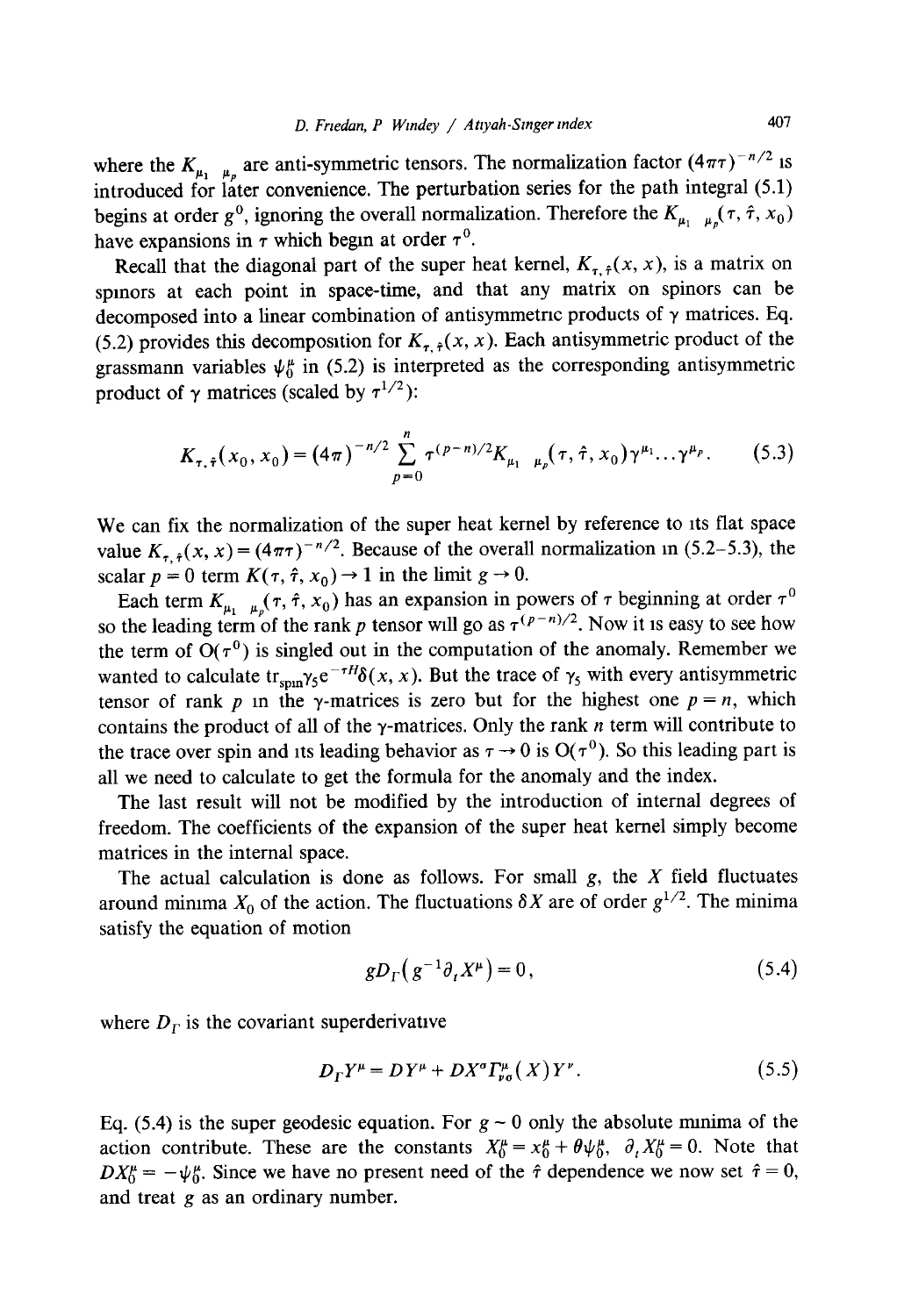The contribution from the  $\eta$  integral can be determined to lowest order in g directly from the Heisenberg equation of motion

$$
\dot{\eta} + [\bar{\eta}F\eta, \eta] = 0, \qquad (5.6)
$$

where

$$
\underline{F} = \frac{1}{2} F_{\mu\nu} \psi_0^{\mu} \psi_0^{\nu} . \tag{5.7}
$$

This gives

$$
\overline{\eta}(1) = e^{-\overline{\eta}E\eta} \overline{\eta}(0) e^{\overline{\eta}E\eta},
$$

$$
\langle \eta(1)|\overline{\eta}\rangle = \langle \eta|e^{\overline{\eta}E\eta}|\overline{\eta}\rangle.
$$
(5.8)

Thus, in the leading order, the diagonal of the super heat kernel acts as the matrix  $e^{\bar{\eta}E\eta}$  on the internal space. On wave functions with exactly one internal index this is simply  $e^F$ .

For the remaining spin dependence it is necessary to do the gaussian integral over the fluctuations in  $X(t)$ . We expand the action to second order in the fluctuations, using  $g_{\mu\nu}(X) = g_{\mu\nu}(X_0) + \delta X^{\sigma} \partial_{\sigma} g_{\mu\nu}(X_0)$ , and writing  $\Gamma_0 = \Gamma(X_0)$ :

$$
S = \int_0^1 dt \int d\theta \frac{1}{4g^2} g_{\mu\nu}(X_0) \delta X^{\mu}(-D_{\Gamma_0}\partial_t) \delta X^{\nu}.
$$
 (5.9)

The integral is over fluctuations  $\delta X$  which are periodic and vanish at  $t = 0$ . It is possible to express the result in terms of the superdeterminant of  $(D_{\Gamma_0})^2$ , but it is just as simple to calculate from the component form of (5.9), or directly from (4.20), if we simplify the calculation by choosing special coordinates with  $x_0$  as origin such that  $\Gamma(0) = 0$  and

$$
\Gamma^{\tau}_{\sigma\nu}(x) \sim \frac{1}{2} R^{\tau}_{\sigma\alpha\nu} x^{\alpha}.
$$
 (5.10)

The quadratic part of the action is

$$
S = \int_0^1 dt \, \delta x \left( -\partial_t + \underline{R} \right) \partial_t \delta x + \psi \partial_t \psi, \tag{5.11}
$$

where

$$
R^{\mu}_{\nu} = \frac{1}{2} \psi^{\alpha}_{0} \psi^{\beta}_{0} R^{\mu}_{\nu \alpha \beta}.
$$
  
\n
$$
R^{\mu}_{\nu \alpha \beta} = \partial_{\alpha} \Gamma^{\mu}_{\nu \beta} + \Gamma^{\mu}_{\sigma \alpha} \Gamma^{\sigma}_{\nu \beta} - (\alpha \leftrightarrow \beta).
$$
 (5.12)

This gives, up to a normalization,

$$
\int D[\delta X] e^{-S} = \det_0^{-1/2} (\partial_t - \underline{R}), \qquad (5.13)
$$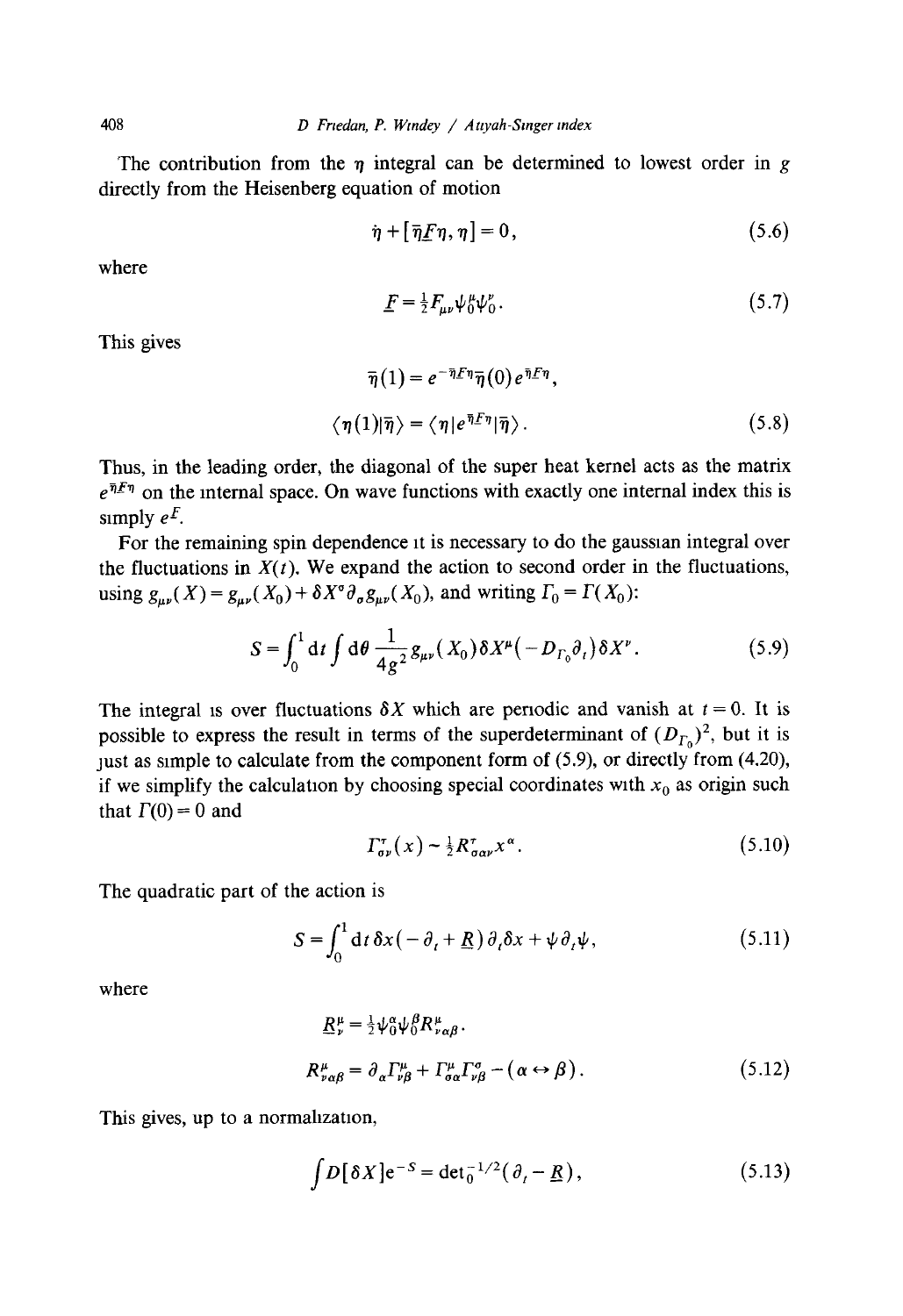where  $det_0$  is the determinant leaving out the constant modes.

Up to a normalization,

$$
\det_0^{-1/2}(\partial_t - \underline{R}) = \det^{-1/2} \left[ \prod_{k \neq 0} \left( \underline{R} - 2\pi i k \right) \right]
$$
  
= 
$$
\det^{-1/2} \left[ \left( \frac{1}{2} \underline{R} \right)^{-1} \sinh \frac{1}{2} \underline{R} \right].
$$
 (5.14)

Putting together (5.8), (5.14) and the flat space normalization we get the leading part of the diagonal of the super heat kernel

$$
K_{\tau,0}(x_0,x_0) \sim (4\pi\tau)^{-n/2} e^{\mathcal{E}} \det^{-1/2} \left[ \left( \frac{1}{2} \underline{R} \right)^{-1} \sinh \frac{1}{2} \underline{R} \right]. \tag{5.15}
$$

R and F are given by (5.7) and (5.12). Antisymmetric products of the  $\psi_0^{\mu}$  are to be replaced in (5.15) by the corresponding antisymmetric products of  $\tau^{1/2}\gamma^{\mu}$ .

The chiral anomaly is

$$
\frac{1}{2} \nabla_{\mu} J_{5}^{\mu} = \frac{\text{tr}}{\text{spin}} \gamma_{5} K_{\tau,0}(x, x). \tag{5.16}
$$

The trace with  $\gamma_5$  selects the coefficient of  $\gamma^1 \dots \gamma^n$  in  $K_{\tau,0}(x, x)$ , times a factor  $i^{n/2}$ from the definition (3.2) of  $\gamma_5$  and a factor  $2^{n/2}$  which comes from the trace of the identity matrix on spinors. A simple way to write the result is

$$
d^{n}x \frac{1}{2} \nabla_{\mu} J_{5}^{\mu} = \left(\frac{i}{2\pi}\right)^{n/2} e^{F} \det^{-1/2} \left[ \left(\frac{1}{2} \underline{R}\right)^{-1} \sinh \frac{1}{2} \underline{R} \right] |_{\psi^{\mu} = dx^{\mu}}.
$$
 (5.17)

On the right-hand side of (5.17) only the term proportional to  $d''x$  should be kept. The formula for the Atiyah-Singer index is obtained by taking the trace in the internal indices and integrating over x:

$$
I = \int \left(\frac{i}{2\pi}\right)^{n/2} \text{tr}(e^F) \det^{-1/2} \left[\left(\frac{1}{2}\underline{R}\right)^{-1} \sinh \frac{1}{2}\underline{R}\right],\tag{5.18}
$$

where now

$$
\underline{F} = \frac{1}{2} F_{\mu\nu} \, \mathrm{d}x^{\mu} \, \mathrm{d}x^{\nu},
$$
\n
$$
\underline{R}^{\mu}_{\nu} = \frac{1}{2} R^{\mu}_{\nu\alpha\beta} \, \mathrm{d}x^{\mu} \, \mathrm{d}x^{\nu}. \tag{5.19}
$$

For the sake of completeness we record the index formula for all the antisymmetric tensor products of the internal space:

$$
I(\alpha) = \sum_{k} I_k e^{-i\alpha k}
$$
  
= 
$$
\int \left(\frac{l}{2\pi}\right)^{n/2} \det(1 + e^{F - i\alpha}) \det^{-1/2} \left[\left(\frac{1}{2}R\right)^{-1} \sinh\left(\frac{1}{2}R\right)\right].
$$
 (5.20)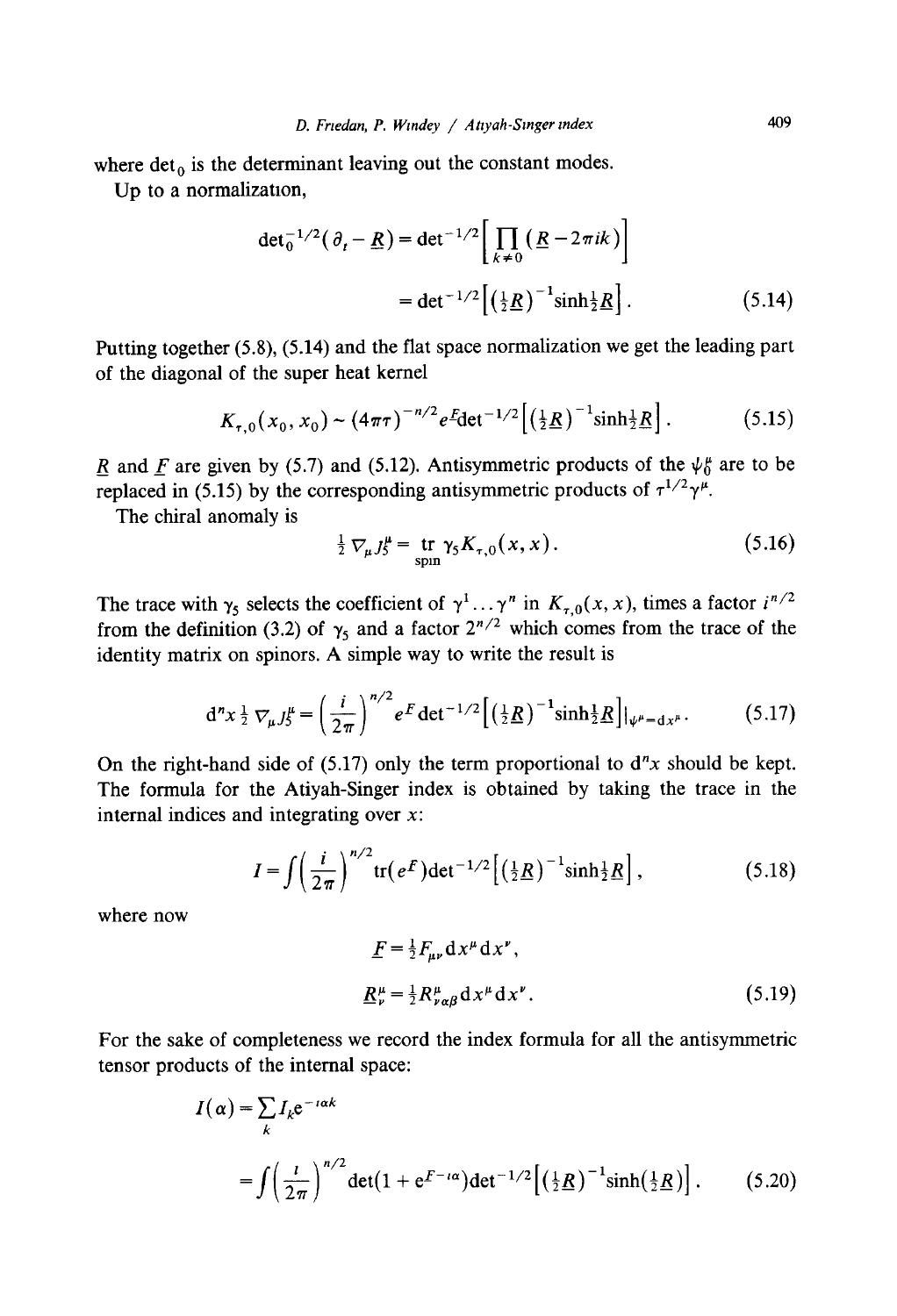This follows from the formula

$$
\operatorname{tr} \mathrm{e}^{\overline{\eta}(F - i\alpha)\eta} = \det(1 + \mathrm{e}^{F - i\alpha}),\tag{5.21}
$$

which in turn follows from the fact that both sides of  $(5.21)$  are equal to the periodic fermionic path integral which gives det( $\partial_t - F + i\alpha$ ).

We illustrate the index formula (5.18) by two familiar examples. The winding number of a two-dimensional abelian gauge field is [13]

$$
I = \int \frac{i}{2\pi} \frac{1}{2} F_{\mu\nu} \, dx^{\mu} \, dx^{\nu} = \frac{i}{4\pi} \int d^2 x \, \epsilon^{\mu\nu} F_{\mu\nu}.
$$
 (5.22)

The Pontryagin number of a 4-dimensional non-abelian gauge field is [13]

$$
I = \int \left(\frac{l}{2\pi}\right)^2 \frac{1}{2!} \operatorname{tr}\left(\frac{1}{4} F_{\mu\nu} F_{\alpha\beta}\right) \mathrm{d}x^\mu \mathrm{d}x^\nu \mathrm{d}x^\alpha \mathrm{d}x^\beta
$$

$$
= \frac{-1}{32\pi^2} \int \mathrm{d}^4x \, e^{\mu\nu\alpha\beta} \operatorname{tr}\left(F_{\mu\nu} F_{\alpha\beta}\right). \tag{5.23}
$$

As an example of the chiral anomaly, let us take the non-abelian gauge field in  $n = 4$  dimensions, with gauge group generators  $\lambda_k^+$  on the positive chirality spinors and  $\lambda_k^-$  on the negative chirality spinors, and  $F_{\mu\nu} = F_{\mu\nu}^k(\lambda_k^+ + \lambda_k^-)$ . Following the discussion of sect. 3,

$$
\nabla_{\mu} J_{k}^{\mu} = \text{tr} \left[ \left( \lambda_{k}^{+} - \lambda_{k}^{-} \right) \frac{1}{2} \partial_{\mu} J_{2}^{\mu} \right]
$$
\n
$$
= \frac{-1}{32 \pi^{2}} \text{tr} \left( \lambda_{k}^{+} \lambda_{l}^{+} \lambda_{m}^{+} - \lambda_{k}^{-} \lambda_{l}^{-} \lambda_{m}^{-} \right) e^{\mu \nu \alpha \beta} F_{\mu \nu}^{l} F_{\alpha \beta}^{m}. \qquad (5.24)
$$

The condition that the current  $j_k^{\mu}$  be covariantly conserved is the well known condition that the sums of the cubes of the charges should be the same for each chirality.

## **6. Euler number and Hirzebruch signature**

We will sketch in this section how to specialize the general index formula to get the Euler number and the Hirzebruch signature. A more complete version of this material can be found in ref. [5]. The point we wish to emphasize is that the Dirac operator becomes an operator on fields with spin different from  $\frac{1}{2}$  when the internal space itself has nonzero spin.

The Euler number of a space-time manifold is the index of the exterior derivative  $d$  on differential forms. When the space-time dimension is even there is a one-to-one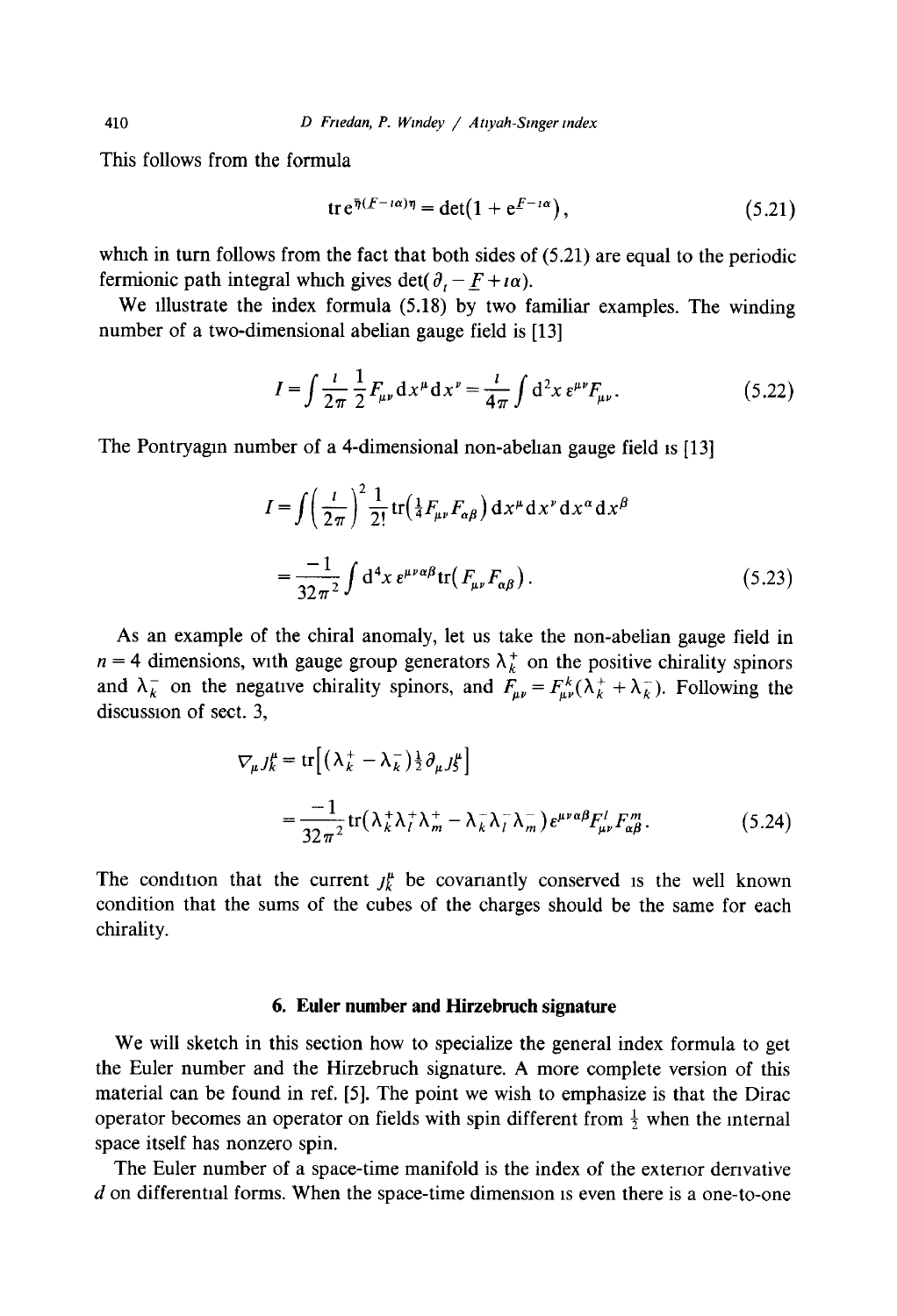correspondence  $\omega \leftrightarrow \hat{\omega}$  between the differential form  $\omega = \omega_{\mu_1 \dots \mu_k} dx^{\mu_1} \dots dx^{\mu_k}$  and the matrice  $\hat{\omega} = \omega_{\mu_1} \mu_k \gamma^{\mu_1} \dots \gamma^{\mu_k}$ . The  $\hat{\omega}$  span all the matrices on spinors. The space of matrices on spinors we write  $S \otimes \overline{S}$ , where S is the space of spinors and  $\overline{S}$  is its dual space.

A Dirac operator can be defined with  $\overline{S}$  as internal space. The correspondence  $\omega \leftrightarrow \hat{\omega}$  allows us to consider this  $\hat{p}$  as a first order differential operator on forms. It is an exercise with  $\gamma$  matrices to show that this operator is  $d - d^*$ . The gauge field  $A_u$ is simply the spin connection for  $g_{\mu\nu}$ .

Let  $A^p$   $p = 0, 1, \ldots, n$  be the space of p-forms on the tangent space of a given *n*-dimensional manifold. One defines as usual the exterior derivative  $d<sub>p</sub>$  (here the index  $p$  is kept for clarity)

$$
d_n: \Lambda^p \to \Lambda^{p+1}.
$$
 (6.1)

For example, on the one-form  $\omega_u dx^{\mu} \in \Lambda^1$ ,

$$
\left(d_1\omega\right)_{\mu\nu} = \partial_\mu\omega_\nu - \partial_\nu\omega_\mu. \tag{6.2}
$$

The adjoints are the divergence operators

$$
d_p^* \colon \Lambda^{p+1} \to \Lambda^p, \qquad d_0^* \omega = -\nabla^\mu \omega_\mu. \tag{6.3}
$$

This defines the de Rham complex

$$
0 \to \Lambda^0 \xrightarrow{d_0} \Lambda^1 \xrightarrow{d_1} \cdots \xrightarrow{d_{n-1}} \Lambda^n \to 0, \tag{6.4}
$$

in which the composition of two successive operators is zero. The laplacian operators are

$$
\Delta_p = d_{p-1}d_{p-1}^* + d_p^*d_p; \Lambda_p \to \Lambda_p. \tag{6.5}
$$

The Euler number is

$$
\chi = \sum_{p=0}^{n} (-1)^p \dim H_p = \sum_{p=0}^{n} (-1)^p \dim \ker(\Delta_p), \tag{6.6}
$$

where ker( $\Delta_n$ ) is the space of harmonic p-forms ( $d\omega = d^*\omega = 0$ ) and is identified with the cohomology class  $H_p$  (the space of closed p-forms  $d\omega_p = 0$  modulo the exact ones  $\omega_p = d\omega_{p-1}$ ) whose dimension is the pth Betti number.

It is now easy to recast the Euler number as an index of the type described in sect. 2. First split the space of forms into even and odd subspaces

$$
\Lambda^{+} = \bigoplus_{p \text{ even}} \Lambda^{p}, \qquad \Lambda^{-} = \bigoplus_{p \text{ odd}} \Lambda^{p}. \tag{6.7}
$$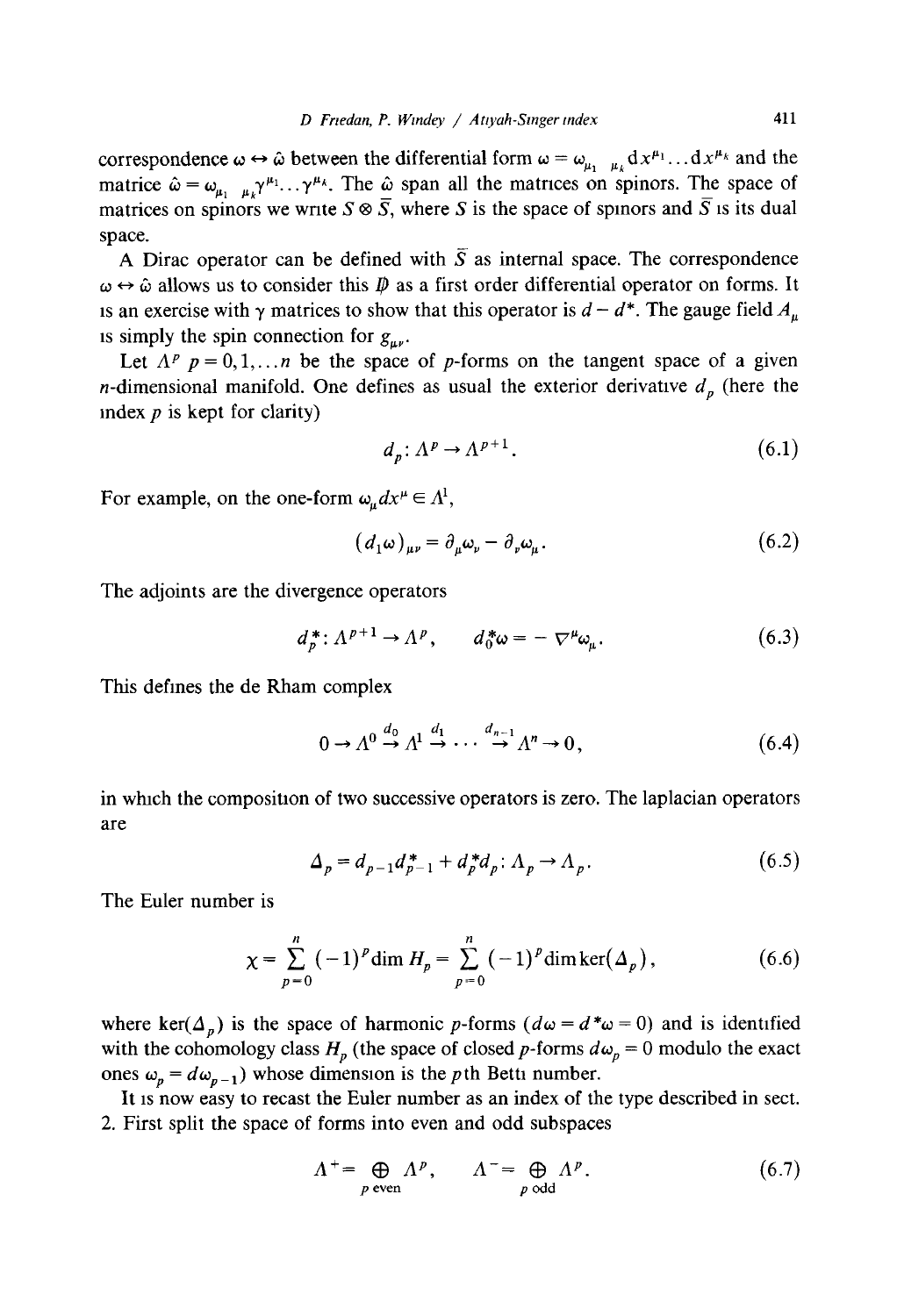Then define

$$
Q = d - d^*,
$$
  

$$
(-1)^F = (-1)^p.
$$
 (6.8)

A comparison of the definitions gives 
$$
\chi = I
$$
.

Now we want to write I in terms of the Dirac operator  $\vec{p}$  on  $S \otimes \overline{S}$ . If  $\omega$  is a p-form, then  $(-1)^{p} \omega \leftrightarrow \gamma_5 \hat{\omega} \gamma_5$ . Let us split the matrices on spinors into two subspaces

$$
S \otimes \overline{S}_+ = \{ \omega \colon \omega \gamma_5 = \omega \}, \qquad S \otimes \overline{S}_- = \{ \omega \colon \omega \gamma_5 = -\omega \}.
$$
 (6.9)

The  $\gamma_5$  which anticommutes with  $\rlap{\,/}D$  acts on the left on  $S \otimes \bar{S}$ , so multiplying by  $\gamma_5$  on the right commutes with  $\vec{p}$ . We write  $\vec{p} = \vec{p}_+ \oplus \vec{p}_-$ , on the two subspaces (6.9). From (6.9),

$$
(-1)^{p} \omega \leftrightarrow \gamma_{5} \hat{\omega} \quad \text{for} \quad \hat{\omega} \in S \otimes S_{+}^{*},
$$
  

$$
(-1)^{p+1} \omega \leftrightarrow \gamma_{5} \hat{\omega} \quad \text{for} \quad \hat{\omega} \in S \otimes S_{-}^{*}.
$$
 (6.10)

It follows that

$$
I_{+} = \text{Ind}(\not{D}_{+}) = \sum_{p} (-1)^{p} \dim H_{p}^{-}, \qquad I_{-} = \text{Ind}(\not{D}_{-}) = \sum_{p} (-1)^{p+1} \dim H_{p}^{+},
$$
\n(6.11)

where  $H_p^+$  and  $H_p^-$  are the spaces of harmonic forms in  $S \otimes S^*$  and  $S \otimes S^*$ respectively. Then

$$
\chi = \sum_{p} (-1)^{p} \dim H_{p} = I_{+} - I_{-} \,. \tag{6.12}
$$

The Hirzebruch signature is simply sign( $M$ ) = Ind( $\bar{\psi}$ ) =  $I_{+} + I_{-}$ . The definition is  $sign(M) = Ind(d-d^*)$ , where the index is taken with respect to the following self-adjoint operator which anti-commutes with  $d-d^*$  and has square one:

$$
\tau(\omega) = (-1)^{p(p-1)/2} * (\omega), \qquad (6.13)
$$

where  $\ast : \Lambda^p \to \Lambda^{n-p}$  is the Hodge duality operator, i.e. contraction with  $\varepsilon_{\mu_1 \dots \mu_n}$ . But it can be checked that  $\tau(\omega) \leftrightarrow \gamma_5 \hat{\omega}$ , from which it follows immediately that sign(M)  $=I_{+}+I_{-}.$ 

Finally, we need to calculate  $I_+= \text{Ind}(\phi_+).$  To use the index formula (5.18) we need to know  $F_{\mu\nu}^{\pm}$ , the curvature of the metric spin connection on  $\overline{S}_+$ . This is simply

412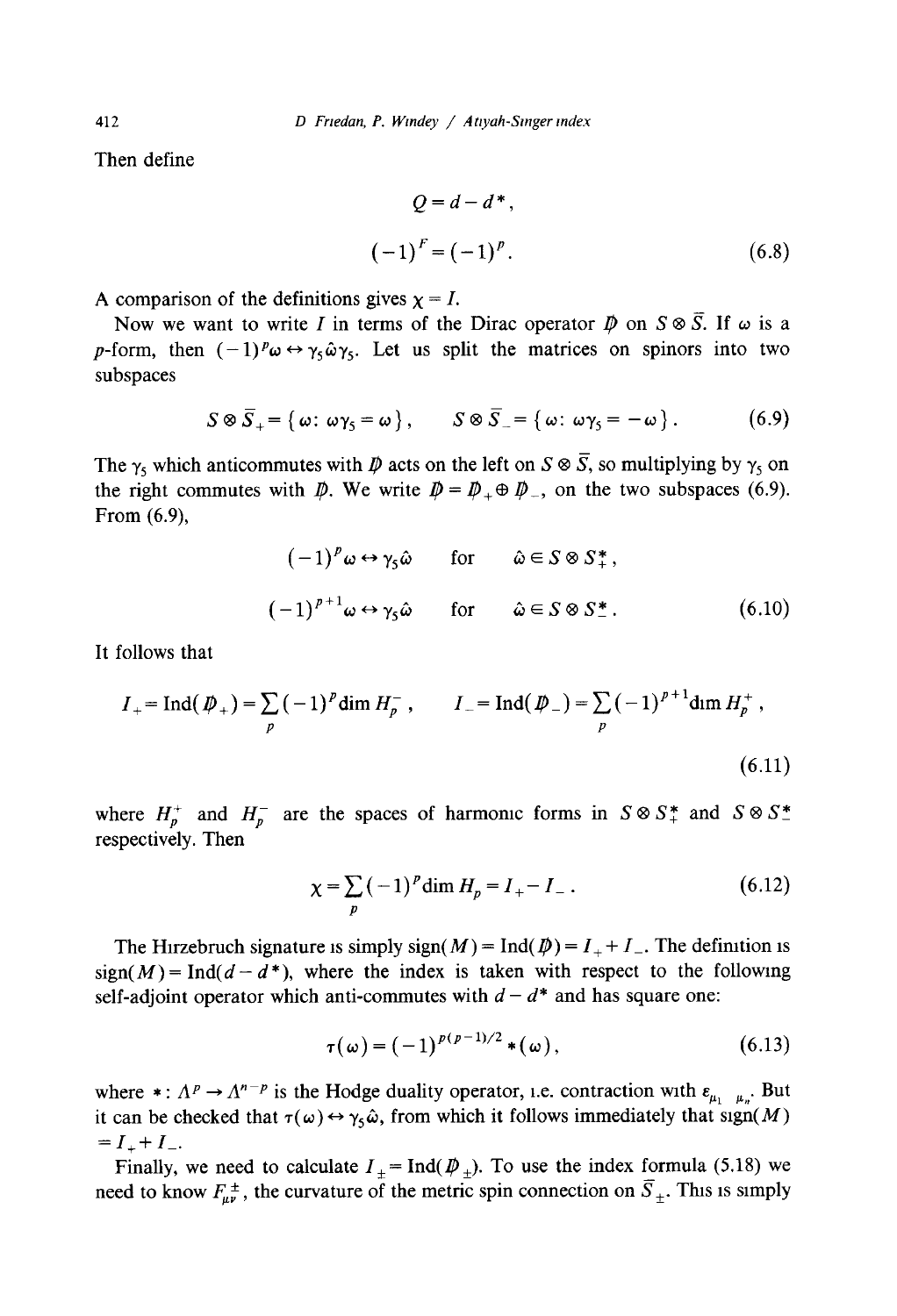the ordinary curvature represented by infinitesimal rotations on the dual space of the spinors:

$$
F_{\mu\nu}^{\pm} = -\frac{1}{2} (1 \pm \gamma_5) \frac{1}{4} R^{\alpha}_{\beta\mu\nu} \gamma_{\alpha} \gamma^{\beta}.
$$
 (6.14)

The Euler number and Hirzebruch signature are then given by

$$
\chi = I_{+} - I_{-} = \int \left(\frac{l}{2\pi}\right)^{n/2} \det^{-1/2} \left[\left(\frac{1}{2}\underline{R}\right)^{-1} \sinh\frac{1}{2}\underline{R}\right] \text{tr}\left[\gamma_{5} e^{-\underline{R}_{\beta}^{\alpha} \gamma_{\alpha} \gamma^{\beta}/4}\right]
$$
  
sign(M) = I\_{+} + I\_{-} =  $\int \left(\frac{l}{2\pi}\right)^{n/2} \det^{-1/2} \left[\left(\frac{1}{2}\underline{R}\right)^{-1} \sinh\frac{1}{2}\underline{R}\right] \text{tr}\left[e^{-\underline{R}_{\beta}^{\alpha} \gamma_{\alpha} \gamma^{\beta}/4}\right],$  (6.15)

where the definition of  $\overline{R}$  is given in (5.19). The traces can be calculated with the aid of the fermionic path integral with lagrangian  $(\zeta^{\mu}\partial_{i}\zeta^{\mu} + \zeta^{\nu}\underline{R}_{\mu}^{\nu}\zeta^{\mu})$ , or by putting  $\underline{R}_{B}^{\alpha}$  in two by two block diagonal form and calculating the following identity:

$$
e^{-\underline{R}\beta\gamma_a\gamma^B/4} = det^{1/2}(\cosh(\tfrac{1}{2}\underline{R})e^{-\zeta_0\tanh(\underline{R}/2)\zeta_0/2},\tag{6.16}
$$

where the  $\zeta_0$  behave just as the  $\psi_0$ , as anticommuting variables whose products represent antisymmetric products of  $\gamma$  matrices. Combining (6.15)–(6.16) we get

$$
\chi = \int \frac{1}{(4\pi)^{n/2} (n/2)!} \epsilon^{\mu_1 \quad \mu_n} \underline{R}_{\mu_1 \mu_2} \dots \underline{R}_{\mu_{n-1} \mu_n}, \tag{6.17}
$$

sign(M) = 
$$
\int \left(\frac{l}{\pi}\right)^{n/2} \det^{-1/2} \left[ \left(\frac{1}{2}\underline{R}\right)^{-1} \tanh \frac{1}{2}\underline{R} \right].
$$
 (6.18)

# **7. The global obstruction to spin**

There are space-times in which it is impossible to consistently and covariantly define spinors [6]. The obstruction comes from global topology. We will describe the obstruction here as a  $Z_2$  anomaly in the quantum mechanics of the spinning particle: the same sort of global anomaly that Wltten found in SU(2) gauge theory [7]. The quantum mechanics turns out to be sensible if and only if the space-time carries spinors. It would be surprising otherwise, since the wave functions of the spinning particle *are* the spinors.

The argument is exactly the same as in [7]. To construct the spinning particle through the path integral with action (4.20) it is necessary to make sense of the integral over  $\psi^{\mu}$ . The value of the path integral is  $\sqrt{\det (\nabla_{t})}$ , which depends on the closed path  $x^{\mu}(t)$  in space-time and on the space-time metric  $g_{\mu\nu}$ . The operator  $\nabla$ , acting on vector fields  $\psi^{\mu}(t)$  along the loop is real and skew-symmetric, so its eigenvalues are grouped in complex conjugate pairs of imaginary numbers  $i\lambda_k$ ,  $i\lambda_{-k}$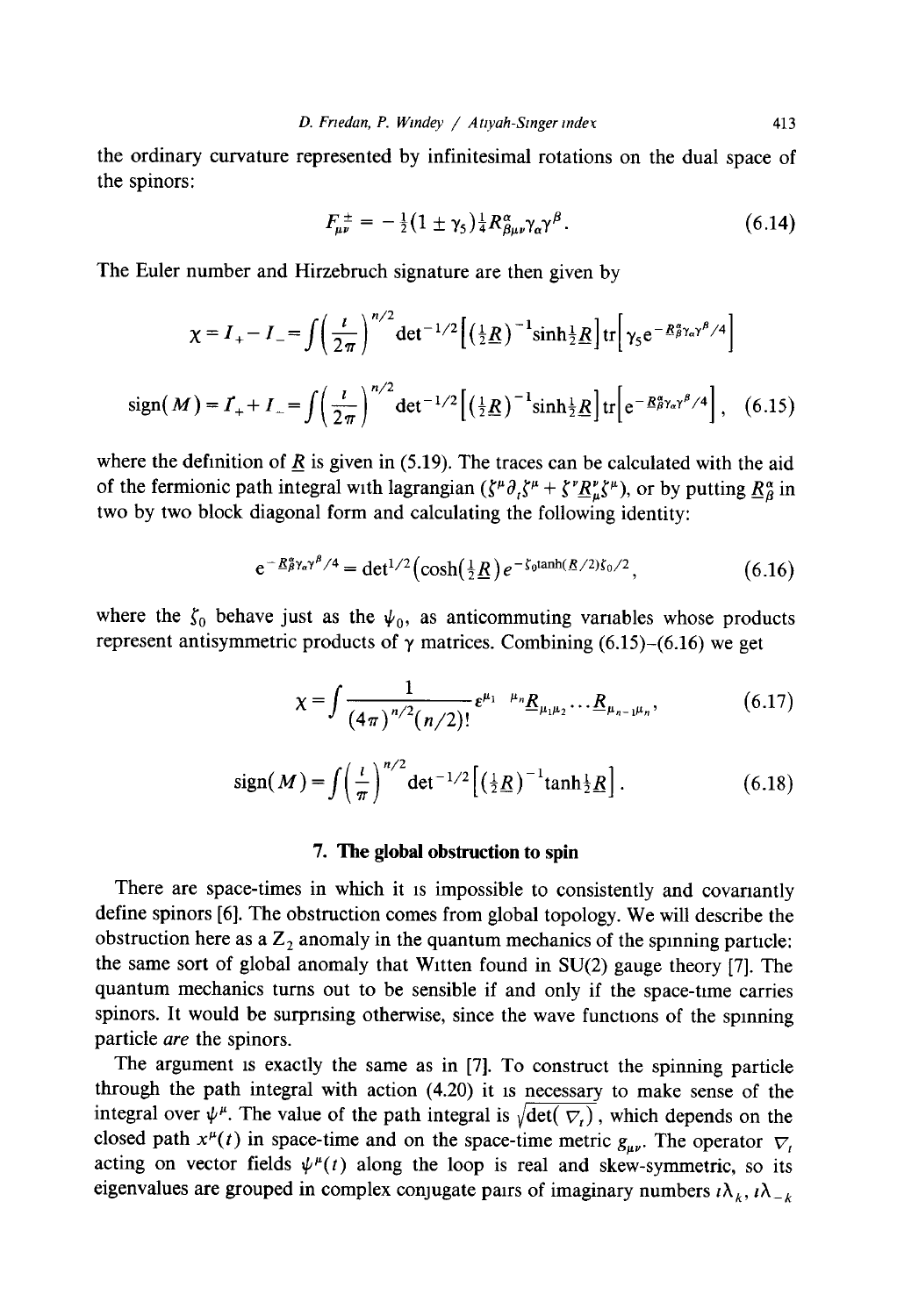$= -i\lambda_k$ . For a typical path  $x^{\mu}(t)$  there are no zero eigenvalues, so it makes sense to put the eigenvalues in order:  $0 < \lambda_1 \le \lambda_2$ .... Then we can write, leaving out the normalization,

$$
\sqrt{\det(\nabla_t)} = \prod_{k>0} \lambda_k.
$$
 (7.1)

This definition is extended to all the nearby closed paths by following the  $\lambda_k$ ,  $k > 0$ , as the path  $x^{\mu}(t)$  changes, keeping continuity in the corresponding eigenfunctions of  $\nabla$ .

This procedure can be used to extend the definition of  $\sqrt{\det(\nabla f)}$  to any loop  $x^{\mu}(t)$  by following any route from the initial loop. It only remains to check if the definition depends on the route taken. Since the definition of  $\sqrt{\det(\nabla_t)}$  is only extended locally, over neighborhoods in loop space, two routes could produce different values. The product (7.1) will always contain one eigenvalue from each complex conjugate pair, so the only possible discrepancy is in the sign. Following a route in loop space,  $\sqrt{\det(\overline{V})}$  changes sign every time a pair of eigenvalues  $t\lambda_k$ ,  $-t\lambda_k$  crosses zero. The definition is consistent if and only if each route sees the same number of crossings  $mod_2$ . This is equivalent to the requirement there be an even number of crossings along any closed path in loop space.

This obstruction to constructing the spinning particle, i.e. the number of eigenvalue crossings  $mod_2$  along closed paths in loop space, is a topological invariant. Any deformation of the route in loop space or of the space-time metric changes the number of crossmgs m pairs. A closed path m loop space describes a surface in space-time. So the obstruction to constructing the spinning particle is a  $Z_2$  valued continuous function on surfaces.

Let  $x^{\mu}(s, t)$ , as s varies from 0 to 1, be a closed path in loop space. Following Witten, we will calculate the number of eigenvalue crossings of  $\nabla_t$  as s goes from 0 to 1 in terms of the zeros of a Dirac operator on the  $s$ ,  $t$  surface. Define the operator  $\nabla_s$  acting on vector valued functions  $\psi^{\mu}(s, t)$  by analogy with  $\nabla_t$ :

$$
\nabla_{\mathbf{v}} \psi^{\mu} = \partial_{\mathbf{v}} \psi^{\mu} + \partial_{\mathbf{v}} \chi^{\alpha} \Gamma_{\nu \alpha}^{\mu}(x) \psi^{\nu}.
$$
 (7.2)

Then define the two-dimensional Dirac operator

$$
\psi = \sigma^1 \nabla_t + \sigma^3 \nabla_s, \qquad (7.3)
$$

which acts on two-dimensional spinors tensored with space-time vectors.  $\psi$  has two zero modes for every eigenvalue crossing. The doubling occurs because  $\nabla$ , had to be turned into a  $2 \times 2$  matrix of operators in order to make a covariant operator on the s, t surface.

The number of zero modes of  $\psi$  is a topological invariant (mod<sub>4</sub>). To see this, define the following operators on the nonzero modes:

$$
\tau_1 = |\psi|^{-1} \psi, \qquad \tau_2 = i \sigma_2, \qquad \tau_3 = \tau_1 \tau_2. \tag{7.4}
$$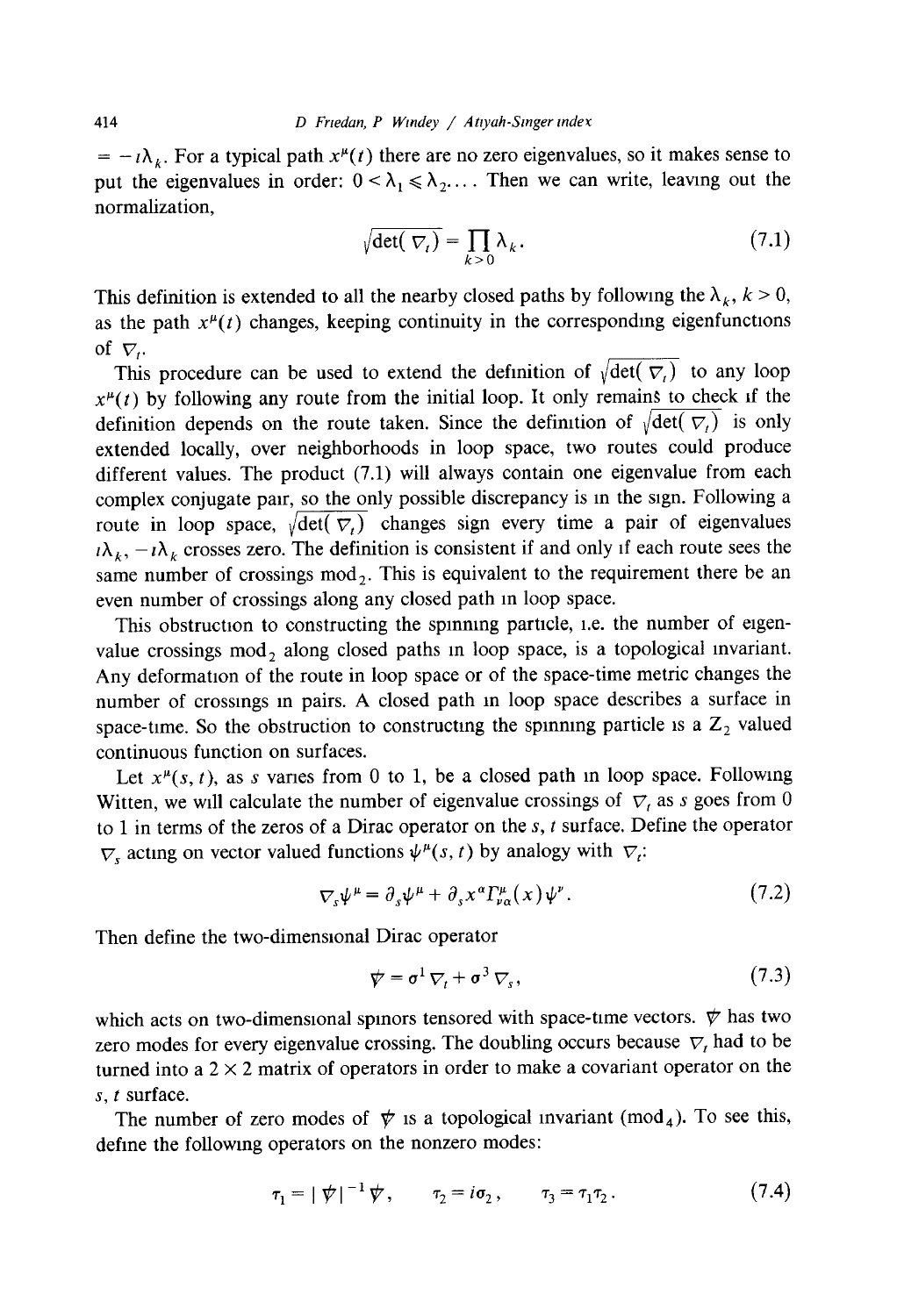The real, skew-symmetric operators  $\tau_k$  form the Clifford algebra

$$
\tau_j \tau_k + \tau_k \tau_j = -2\delta_{jk}.
$$

The only irreducible representation of this algebra is 4-dimensional, so eigenvalues of  $~\nabla$  can only approach or leave zero in quartets.

Thus the number of eigenvalue crossings of  $\nabla$ , along the path  $x^{\mu}(s, t)$  equals (mod<sub>2</sub>) half the number of zero modes of the two-dimensional Dirac operator  $\psi$ .

The topological obstruction to making spinors is also associated with 2-surfaces in space-time. Making spinors means covering the orthogonal group at each point with the spin group, its double covering. The metric connection performs parallel transport of tangent vectors, so to every closed loop it associates, by transport around the loop, an orthogonal linear transformation of tangent vectors. A closed path in loop space thus determines a closed path in  $O(n)$ , which is homotopically either the trivial closed path or the nontrivial one. Only the trivial one lifts to spin(n), so, in order for there to exist a spin structure on space-time, all of the closed paths in  $O(n)$  induced by closed paths in loop space must be trivial. Conversely, if every closed path in loop space gives a contractible closed path in  $O(n)$  then spinors do exist.

The construction of spinors comes down to a question about surfaces, in particular, about the bundle of space-time tangent vectors  $\psi^{\mu}(s, t)$  over the s, t surface. Because we are dealing with homotopy mvariants of paths in loop space, we can limit the discussion to spherical surfaces. Strictly speaking, this is only true if space-time is simply connected, since otherwise there is more than one connected component to loop space, and more than one spin structure is possible. We ignore this complication. On each hemisphere of a spherical surface the bundle of space-time tangents can be triviahzed, so the only issue is what happens at the equator. The two trivializations are patched together by a function from the equator to  $O(n)$ . The triviality or non-triviality of this loop in  $O(n)$  is exactly the same as the triviality or nontriviality of the loop of parallel transports in  $O(n)$ . The patching loop in  $O(n)$ can be deformed so that it lies in an  $O(2)$  subgroup, say the upper left  $2 \times 2$  block. The bundle of space-time tangents then splits into  $n-2$  trivial one-dimensional bundles plus a possibly nontrivial 2-dimensional bundle. Any such nontrivial 2-dimensional bundle can be taken to be the bundle of majorana spinors on the sphere.

There are two possible decompositions of the operator  $\psi$ . If spinors exist, the bundle of space-time tangents over the sphere being trivial, then  $\psi$  decomposes into n copies of the ordinary Dirac operator on the sphere. The ordinary Dlrac operator has two zero modes, so  $\psi$  has 2n, a multiple of four. On the other hand, if spinors do not exist, then  $\psi$  decomposes into  $n - 2$  copies of the ordinary Dirac operator on the sphere and one copy of the Dirac operator on spinors  $\otimes$  spinors. Spinors  $\otimes$  spinors are the differential forms.  $\psi = d - d^*$  has two zero modes among the forms on the two sphere: the constants and  $\varepsilon_{\mu\nu}$ . Thus, if spinors do not exist, there are  $2(n-2)$  +